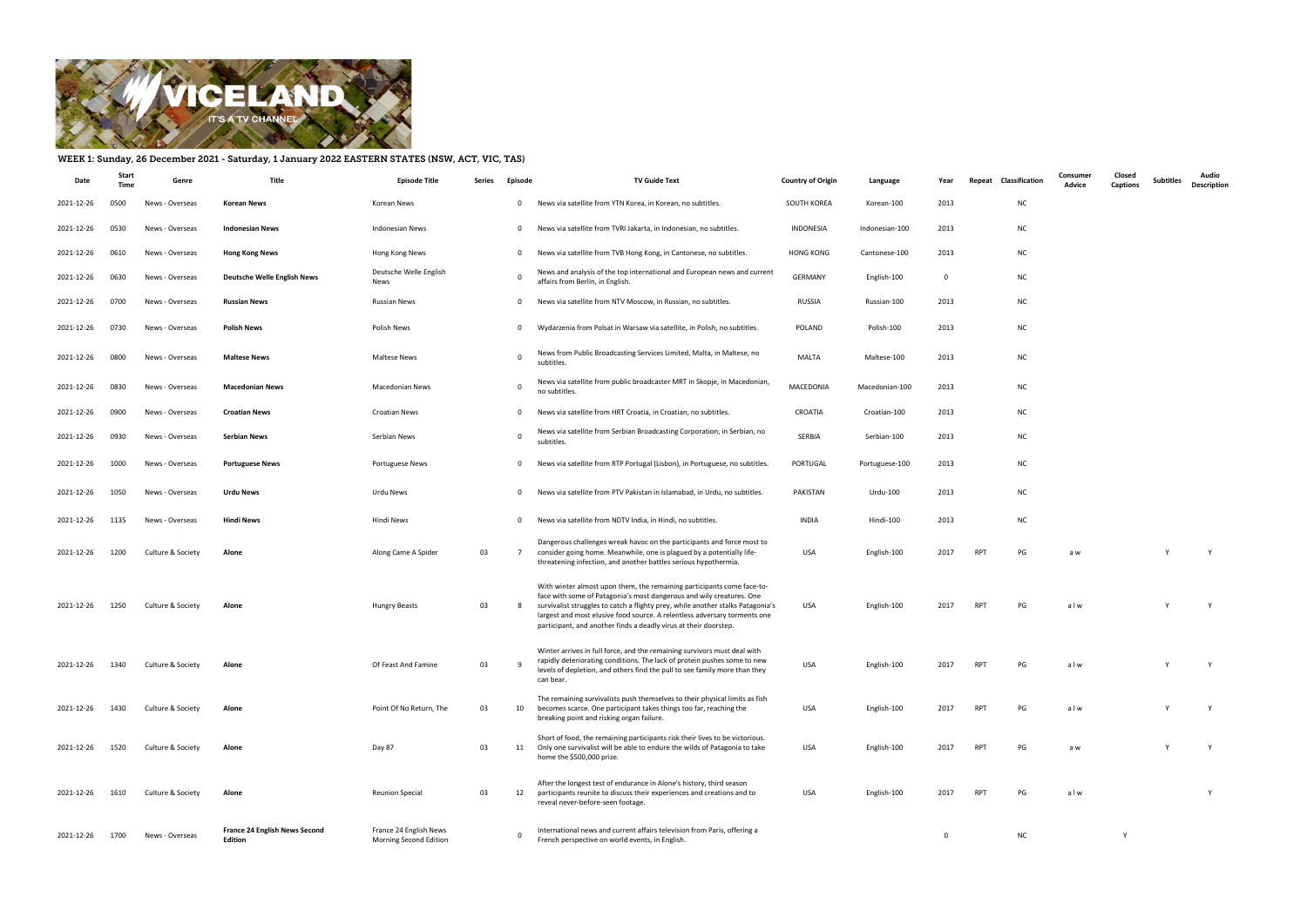| 2021-12-26      | 1730 | Culture & Society               | <b>Secrets Of Our Cities</b>                | Secrets Of Our Cities Series 1<br>Ep 3: Freemantle             | 01 | -3          | Now an eclectic, artistic hub, the seaside port of Fremantle has come a<br>long way from its convict outpost days. Greig discovers the waves of<br>migrants who've added a splash of colour to the city; including 10-pound<br>poms, Italian migrants and boatloads of young women who arrived on<br>'bride ships'. He explores the roots of Fremantle local and ACDC legend Bon<br>Scott, and learns about the Rajneeshees - an obscure religious cult that<br>painted the city orange. | <b>AUSTRALIA</b>   | English-100                                   | 2017        | <b>RPT</b> | PG        |       |  |
|-----------------|------|---------------------------------|---------------------------------------------|----------------------------------------------------------------|----|-------------|------------------------------------------------------------------------------------------------------------------------------------------------------------------------------------------------------------------------------------------------------------------------------------------------------------------------------------------------------------------------------------------------------------------------------------------------------------------------------------------|--------------------|-----------------------------------------------|-------------|------------|-----------|-------|--|
| 2021-12-26      | 1835 | Entertainment                   | Travel Man: 48 Hours In<br><b>Dubrovnik</b> | 48 Hours In Dubrovnik                                          | 9  |             | Back for his final outing as the Travel Man, Richard Ayoade dashes to<br>Dubrovnik with comedy colossus Stephen Merchant. Having checked in to<br>a 6 suite, 16th century townhouse in one of the world's best-preserved<br>medieval cities, they embark on a fantasy foray.                                                                                                                                                                                                             | ICELAND            | English-100                                   | 2019        | <b>RPT</b> | PG        |       |  |
| 2021-12-26      | 1905 | Health, Science &<br>Technology | The World's Fastest Electric Car? Premiere  | Guy Martin: The World's<br><b>Fastest Electric Car?</b>        |    | 0           | Guy Martin explores the world of electric vehicles and attempts to set a<br>new world record for the fastest road legal battery vehicle on a quarter<br>mile drag strip.                                                                                                                                                                                                                                                                                                                 | UNITED KINGDOM     | English-100                                   | 2020        |            |           |       |  |
| 2021-12-26      | 2030 | Quiz                            | <b>Patriot Brains</b>                       | Patriot Brains Series 1 Ep 5                                   | 01 |             | Hosted by legendary UK comedian Bill Bailey, Patriot Brains is a brand new<br>trans-Tasman comedy panel show that sees Australian and New Zealand<br>comedians battle it out to determine once and for all, who's best - Kiwis or<br>Aussies?                                                                                                                                                                                                                                            | <b>NEW ZEALAND</b> | English-100                                   | 2020        | <b>RPT</b> | M         | als   |  |
| 2021-12-26      | 2125 | Culture & Society               | Dark Side Of The Ring                       | Blood And Wire: Onita's<br><b>New</b><br>Fmw<br><b>Episode</b> | 03 | 10          | After Japan's Atsushi Onita created FMW and its spectacular matches<br>featuring explosions and gratuitous gore, his handpicked successor took his<br>own life while drowning in debt.                                                                                                                                                                                                                                                                                                   | USA                | English-100                                   | 2020        |            | MA        | a v w |  |
| 2021-12-26      | 2215 | Culture & Society               | <b>What's The Problem With</b><br>Nudity?   | What's The Problem With<br>Nudity?                             | 00 | $\Omega$    | What is wrong with nudity? Why are people embarrassed about their<br>bodies? How and why did they get the way they are? This documentary<br>takes a group of volunteers and subjects them to a series of psychological<br>and physical tests to challenge attitudes to the naked human form. The<br>questions raised strike at the heart of human physical and social evolution.                                                                                                         | UNITED KINGDOM     | English-100                                   | 2010        | <b>RPT</b> | M         |       |  |
| 2021-12-26      | 2315 | Period                          | Das Boot                                    | Das Boot Series 1 Ep 6                                         | 01 | 6           | Trapped below the angry, ominous rumble of a destroyer, the outlook is<br>bleak for the crew of U-612. The inexperienced but eager young men<br>wanted a battle, but they may have taken on more than they bargained<br>for. It's looking hopeless and the decision to engage in warfare divides the<br>boat once more. Has Wrangel led them into a situation with no way out?                                                                                                           | <b>GERMANY</b>     | German-33.34; English-<br>33.33; French-33.33 | 2018        | <b>RPT</b> | м         | ls v  |  |
| 2021-12-26      | 2425 | Horror                          | <b>Dead Ringers</b>                         | <b>MOVIE</b>                                                   |    | 0           | Twin gynaecologists take full advantage of the fact that nobody can tell<br>them apart, until their relationship begins to deteriorate over a woman.                                                                                                                                                                                                                                                                                                                                     | CANADA             | English-100                                   | 1988        | <b>RPT</b> | M         | disv  |  |
| 2021-12-26 2630 |      | Drama                           | <b>Flowergirl</b>                           | SHORT Flowergirl                                               |    |             | Daisuke, Hana and Tetsu are three young Japanese friends sharing an<br>apartment at Bondi Beach in Sydney. After a year of carefree living,<br>Daisuke has to return to Osaka to work in his father's butcher shop. He is<br>secretly in love with his flatmate Hana. A lyrical vignette of final days and<br>home videos.                                                                                                                                                               | AUSTRALIA          | Japanese-100                                  |             |            |           |       |  |
| 2021-12-26      | 2650 | News - Overseas                 | France 24 News In English From<br>Paris     | France 24 English News                                         |    | 0           | International news and current affairs television from Paris, offering a<br>French perspective on world events, in English.                                                                                                                                                                                                                                                                                                                                                              | <b>FRANCE</b>      | English-100                                   | 0           |            | <b>NC</b> |       |  |
| 2021-12-26      | 2700 | News - Overseas                 | <b>Thai News</b>                            | Thai News                                                      |    | 0           | News via satellite from Thai Public Broadcasting Service, in Thai, no<br>subtitles.                                                                                                                                                                                                                                                                                                                                                                                                      | THAILAND           | Thai-100                                      | $\mathbf 0$ |            | <b>NC</b> |       |  |
| 2021-12-26      | 2730 | News - Overseas                 | <b>Bangla News</b>                          | <b>Bangla News</b>                                             |    | 0           | News via satellite from Channel i Bangladesh, in Bangla, no subtitles.                                                                                                                                                                                                                                                                                                                                                                                                                   | BANGLADESH         | Bengali-100                                   | 0           |            | <b>NC</b> |       |  |
| 2021-12-26      | 2800 | News - Overseas                 | <b>Punjabi News</b>                         | Punjabi News                                                   |    | $\mathbf 0$ | News via satellite from India, in Punjabi, no subtitles.                                                                                                                                                                                                                                                                                                                                                                                                                                 | <b>INDIA</b>       | Punjabi-100                                   | 0           |            | <b>NC</b> |       |  |
| 2021-12-26      | 2830 | News - Overseas                 | Sri Lankan Sinhalese News                   | Sri Lankan Sinhalese News                                      |    | $\mathbf 0$ | News from Sri Lanka Rupavahini Corporation Colombo Sri Lanka, in<br>Sinhalese, no subtitles.                                                                                                                                                                                                                                                                                                                                                                                             | <b>SRI LANKA</b>   | Sinhalese-100                                 | 0           |            | <b>NC</b> |       |  |
| 2021-12-27      | 0500 | News - Overseas                 | <b>Korean News</b>                          | Korean News                                                    |    | 0           | News via satellite from YTN Korea, in Korean, no subtitles.                                                                                                                                                                                                                                                                                                                                                                                                                              | SOUTH KOREA        | Korean-100                                    | 2013        |            | <b>NC</b> |       |  |
| 2021-12-27      | 0530 | News - Overseas                 | <b>Indonesian News</b>                      | <b>Indonesian News</b>                                         |    | 0           | News via satellite from TVRI Jakarta, in Indonesian, no subtitles.                                                                                                                                                                                                                                                                                                                                                                                                                       | <b>INDONESIA</b>   | Indonesian-100                                | 2013        |            | <b>NC</b> |       |  |
| 2021-12-27      | 0610 | News - Overseas                 | <b>Hong Kong News</b>                       | Hong Kong News                                                 |    | $\mathbf 0$ | News via satellite from TVB Hong Kong, in Cantonese, no subtitles.                                                                                                                                                                                                                                                                                                                                                                                                                       | <b>HONG KONG</b>   | Cantonese-100                                 | 2013        |            | <b>NC</b> |       |  |
| 2021-12-27      | 0630 | News - Overseas                 | <b>Deutsche Welle English News</b>          | Deutsche Welle English<br>News                                 |    | $\mathbf 0$ | News and analysis of the top international and European news and current<br>affairs from Berlin, in English.                                                                                                                                                                                                                                                                                                                                                                             | <b>GERMANY</b>     | English-100                                   | 0           |            | <b>NC</b> |       |  |

| PG           | a              | Y           | Y           | Y |
|--------------|----------------|-------------|-------------|---|
|              |                |             |             |   |
| PG           |                | Y           |             |   |
|              |                |             |             |   |
|              |                |             |             |   |
| M            | als            | Y           |             |   |
|              |                |             |             |   |
| MA           | a v w          | $\mathsf Y$ | $\mathsf Y$ |   |
|              |                |             |             |   |
| $\mathsf{M}$ | $\overline{a}$ | Y           | Y           |   |
|              |                |             |             |   |
|              |                |             |             |   |
| M            | Is v           | Y           | Y           |   |
|              |                |             |             |   |
| M            | dlsv           | Y           |             |   |
|              |                |             |             |   |
| MA           | a              |             | Y           |   |
| NC           |                |             |             |   |
| NC           |                |             |             |   |
| NC           |                |             |             |   |
| NC           |                |             |             |   |
|              |                |             |             |   |

- 
- 
- 
- 
-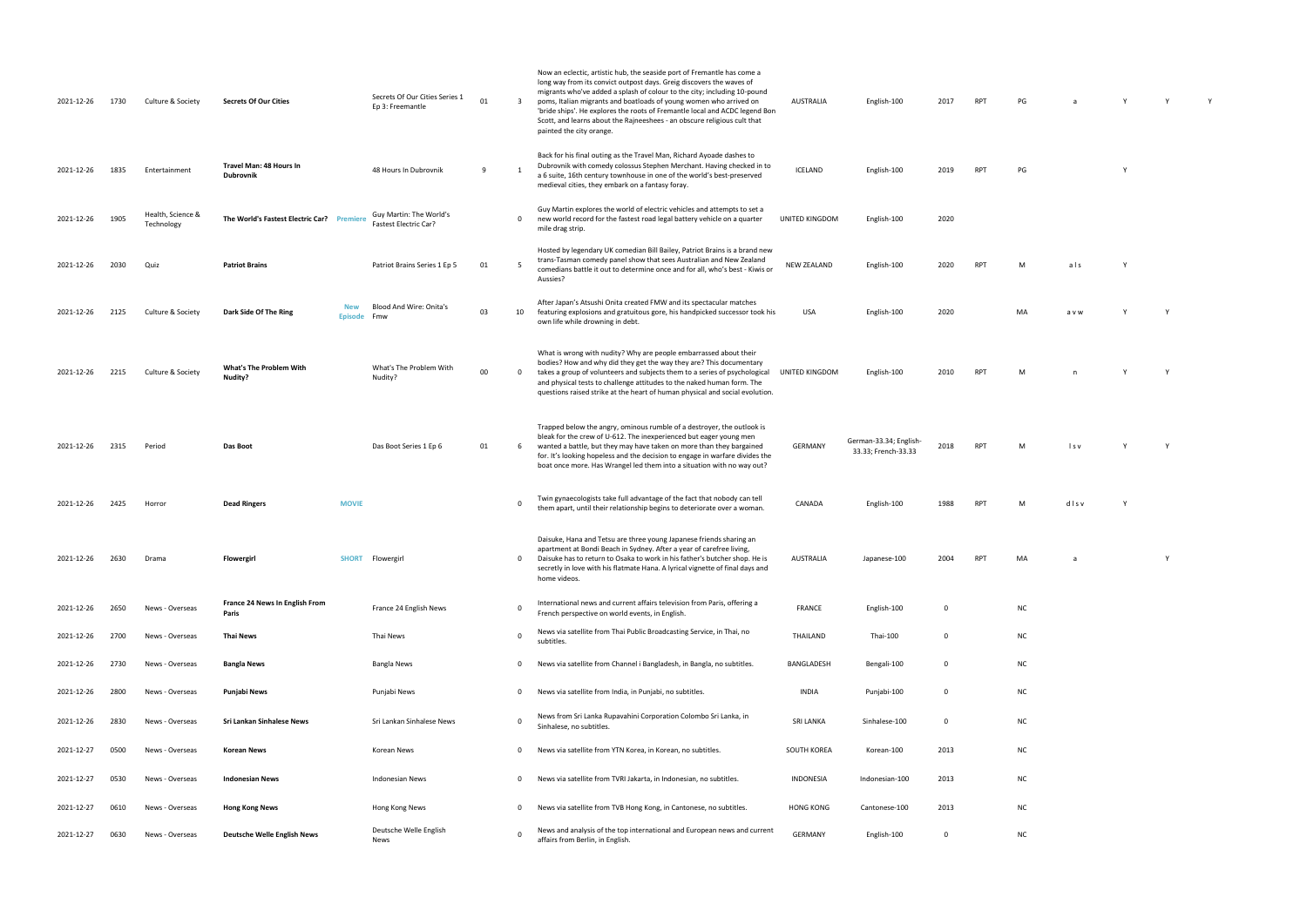| 2021-12-27 | 0700 | News - Overseas   | <b>Russian News</b>                       |                      | <b>Russian News</b>                                                 |      | 0              | News via satellite from NTV Moscow, in Russian, no subtitles.                                                                                                                                                                                                                                                                                                                      | <b>RUSSIA</b>    | Russian-100    | 2013         |            | <b>NC</b> |     |          |
|------------|------|-------------------|-------------------------------------------|----------------------|---------------------------------------------------------------------|------|----------------|------------------------------------------------------------------------------------------------------------------------------------------------------------------------------------------------------------------------------------------------------------------------------------------------------------------------------------------------------------------------------------|------------------|----------------|--------------|------------|-----------|-----|----------|
| 2021-12-27 | 0730 | News - Overseas   | <b>Polish News</b>                        |                      | Polish News                                                         |      | $\mathbf 0$    | Wydarzenia from Polsat in Warsaw via satellite, in Polish, no subtitles.                                                                                                                                                                                                                                                                                                           | POLAND           | Polish-100     | 2013         |            | <b>NC</b> |     |          |
| 2021-12-27 | 0800 | News - Overseas   | <b>Latin American News</b>                |                      | Latin American News                                                 |      | $\Omega$       | News via satellite from Television National de Chile, in Spanish, no<br>subtitles.                                                                                                                                                                                                                                                                                                 | CHILE            | Spanish-100    | 2013         |            | <b>NC</b> |     |          |
| 2021-12-27 | 0830 | News - Overseas   | <b>Macedonian News</b>                    |                      | <b>Macedonian News</b>                                              |      | $\Omega$       | News via satellite from public broadcaster MRT in Skopje, in Macedonian,<br>no subtitles.                                                                                                                                                                                                                                                                                          | MACEDONIA        | Macedonian-100 | 2013         |            | <b>NC</b> |     |          |
| 2021-12-27 | 0900 | News - Overseas   | <b>Croatian News</b>                      |                      | <b>Croatian News</b>                                                |      | $\mathbf 0$    | News via satellite from HRT Croatia, in Croatian, no subtitles.                                                                                                                                                                                                                                                                                                                    | CROATIA          | Croatian-100   | 2013         |            | <b>NC</b> |     |          |
| 2021-12-27 | 0930 | News - Overseas   | <b>Serbian News</b>                       |                      | Serbian News                                                        |      | $\mathbf 0$    | News via satellite from Serbian Broadcasting Corporation, in Serbian, no<br>subtitles.                                                                                                                                                                                                                                                                                             | SERBIA           | Serbian-100    | 2013         |            | <b>NC</b> |     |          |
| 2021-12-27 | 1000 | News - Overseas   | <b>Dutch News</b>                         |                      | <b>Dutch News</b>                                                   |      | $\mathbf 0$    | News via satellite from BVN, in Dutch, no subtitles.                                                                                                                                                                                                                                                                                                                               | NETHERLANDS      | Dutch-100      | 2013         |            | <b>NC</b> |     |          |
| 2021-12-27 | 1030 | News - Overseas   | <b>Tamil News</b>                         |                      | <b>Tamil News</b>                                                   |      | $\overline{0}$ | News via satellite from PolimerTV as broadcast in India (Chennai), in Tamil,<br>no subtitles.                                                                                                                                                                                                                                                                                      | <b>INDIA</b>     | Tamil-100      | $\mathbf 0$  |            | <b>NC</b> |     |          |
| 2021-12-27 | 1100 | News - Overseas   | <b>NHK Japanese News</b>                  |                      | Nhk Japanese News                                                   |      | $\mathbf 0$    | News via satellite from NHK Tokyo in Japanese, no subtitles.                                                                                                                                                                                                                                                                                                                       | <b>JAPAN</b>     | Japanese-100   | 2013         |            | <b>NC</b> |     |          |
| 2021-12-27 | 1135 | News - Overseas   | <b>Hindi News</b>                         |                      | Hindi News                                                          |      | $\mathbf 0$    | News via satellite from NDTV India, in Hindi, no subtitles.                                                                                                                                                                                                                                                                                                                        | INDIA            | Hindi-100      | 2013         |            | <b>NC</b> |     |          |
| 2021-12-27 | 1200 | Basketball        | NBA 2021-2022: Hawks V 76ers              | <b>REPLAY</b>        | Basketball: Nba 2021-2022,<br>Atlanta Hawks V<br>Philadelphia 76ers | 2021 | 19             | Live coverage of the 2021-2022 National Basketball Association. Atlanta<br>Hawks take on Philadelphia 76ers at Wells Fargo Center Philadelphia. Tip-<br>off at 11.05am AEDT.                                                                                                                                                                                                       | <b>USA</b>       |                | 2021         | RPT        | <b>NC</b> |     |          |
| 2021-12-27 | 1400 | Drama             | <b>Stille Nacht</b>                       | <b>SHORT</b>         | Stille Nacht                                                        |      | $\mathbf 0$    | A rigid German-Australian mother finds answers to generational secrets<br>through her gay daughter when hard truths from both their pasts surface<br>over a traditional tea ceremony one evening.                                                                                                                                                                                  | <b>AUSTRALIA</b> | English-100    | 2018         | RPT        | M         |     | <b>V</b> |
| 2021-12-27 | 1415 | History           | The Curse Of Oak Island                   |                      | Lot Thickens, The                                                   | 05   | 10             | After drilling 44, six-inch-wide boreholes using a carefully plotted Geo-tech<br>grid, The Oak Island team enlist Irving Equipment Ltd to begin preparations<br>to excavate borehole H-8 to a massive 50 inch diameter.                                                                                                                                                            | <b>USA</b>       | English-100    | 2017         | RPT        | PG        |     |          |
| 2021-12-27 | 1505 | History           | The Curse Of Oak Island                   |                      | Dan's Breakthrough                                                  | 05   | 11             | Rick and Marty Lagina along with their partners begin a massive excavation<br>of borehole H-8 in the Money Pit area. The planned 50 inch-wide, steel-<br>cased hole will be dug down to a depth of approximately 200 feet where<br>the team has already found pottery, parchment paper along with possible<br>leather book binding and human bones.                                | <b>USA</b>       | English-100    | 2017         | RPT        | PG        |     |          |
| 2021-12-27 | 1555 | News - Overseas   | <b>ABC America: World News</b><br>Tonight | <b>NEWS</b>          | Abc America: World News<br>Tonight With David Muir                  |      | $\mathbf 0$    | America's number one network news bulletin with anchors David Muir<br>weekdays, Whit Johnson Saturday edition, and Linsey Davis Sunday<br>edition.                                                                                                                                                                                                                                 | <b>USA</b>       | English-100    | $\Omega$     |            | <b>NC</b> |     |          |
| 2021-12-27 | 1620 | News - Overseas   | This Week with George<br>Stephanopoulos   | <b>NEWS</b>          | Abc America: This Week<br>With George<br>Stephanopoulos             |      | $\mathbf 0$    | This Week with George Stephanopoulos from ABC America.                                                                                                                                                                                                                                                                                                                             | <b>USA</b>       | English-100    | $\mathbf{0}$ |            | <b>NC</b> |     |          |
| 2021-12-27 | 1715 | Culture & Society | The Joy Of Painting With Bob<br>Ross      |                      | Joy Of Painting With Bob<br>Ross Series 4, The Ep 11                | 04   | 11             | Tall leafy trees, almighty mountains, and puffy white clouds - a fresh and<br>innovative painting by guest artist Diane Andre.                                                                                                                                                                                                                                                     | <b>USA</b>       | English-100    | 1984         | <b>RPT</b> | G         |     |          |
| 2021-12-27 | 1745 | History           | <b>Abandoned Places</b>                   |                      | Abandoned Places Series 1<br>Ep 1                                   | 01   | 1              | This series seeks out extreme places, where life once existed, but has<br>disappeared, with their special stories confined to history. The last traces<br>of life are filmed in these abandoned places across Europe.                                                                                                                                                              | <b>TURKEY</b>    | English-100    | 2020         | <b>RPT</b> | PG        |     |          |
| 2021-12-27 | 1820 | Culture & Society | Alone                                     |                      | And So It Begins                                                    | 01   | 1              | Ten survival experts are dropped off in separate and extremely remote<br>locations on Northern Vancouver Island. Equipped with only limited gear,<br>their years of wilderness experience and supplied with cameras to self-<br>document their journeys, the contestants are completely isolated from one<br>another as they struggle to live in the wild for as long as they can. | USA              | English-100    | 2015         | <b>RPT</b> | PG        | alw |          |
| 2021-12-27 | 1910 | Quiz              | Jeopardy!                                 | <b>SBS</b><br>Encore | Jeopardy Series 35 Ep 156                                           | 35   | 156            | The late Alex Trebek hosts Jeopardy!, where the answers are revealed and<br>the contestants must guess the appropriate questions.                                                                                                                                                                                                                                                  | <b>USA</b>       | English-100    | 2018         | RPT        | PG        |     |          |
| 2021-12-27 | 1935 | Quiz              | 8 Out Of 10 Cats Does<br>Countdown        |                      | 8 Out Of 10 Cats Does<br>Countdown Series 10 Ep 7                   | 10   | $\overline{7}$ | It's Letters and Numbers with a whole bunch of comedians. Hosted by<br>Jimmy Carr, Rachel Riley, and Susie Dent. Featuring guests Joe Wilkinson,<br>Catherine Tate, and Joe Lycett in this Christmas special!                                                                                                                                                                      | UNITED KINGDOM   | English-100    | 2016         | RPT        | M         | als | Y        |

| Russian-100    | 2013      |            | <b>NC</b>     |             |   |             |             |  |
|----------------|-----------|------------|---------------|-------------|---|-------------|-------------|--|
| Polish-100     | 2013      |            | ${\sf NC}$    |             |   |             |             |  |
| Spanish-100    | 2013      |            | ${\sf NC}$    |             |   |             |             |  |
| Macedonian-100 | 2013      |            | ${\sf NC}$    |             |   |             |             |  |
| Croatian-100   | 2013      |            | ${\sf NC}$    |             |   |             |             |  |
| Serbian-100    | 2013      |            | ${\sf NC}$    |             |   |             |             |  |
| Dutch-100      | 2013      |            | ${\sf NC}$    |             |   |             |             |  |
| Tamil-100      | $\pmb{0}$ |            | ${\sf NC}$    |             |   |             |             |  |
| Japanese-100   | 2013      |            | ${\sf NC}$    |             |   |             |             |  |
| Hindi-100      | 2013      |            | ${\sf NC}$    |             |   |             |             |  |
|                | 2021      | RPT        | ${\sf NC}$    |             |   |             |             |  |
| English-100    | 2018      | RPT        | ${\sf M}$     | $\mathsf I$ | Υ |             |             |  |
| English-100    | 2017      | <b>RPT</b> | PG            | $\mathsf I$ |   | $\mathsf Y$ |             |  |
| English-100    | 2017      | <b>RPT</b> | PG            |             |   | Υ           |             |  |
| English-100    | $\pmb{0}$ |            | ${\sf NC}$    |             | Υ |             |             |  |
| English-100    | $\pmb{0}$ |            | ${\sf NC}$    |             | Υ |             |             |  |
| English-100    | 1984      | <b>RPT</b> | G             |             |   |             |             |  |
| English-100    | 2020      | <b>RPT</b> | PG            |             |   |             | Υ           |  |
| English-100    | 2015      | <b>RPT</b> | $\mathsf{PG}$ | alw         |   | $\mathsf Y$ | $\mathsf Y$ |  |
| English-100    | 2018      | RPT        | PG            |             |   |             |             |  |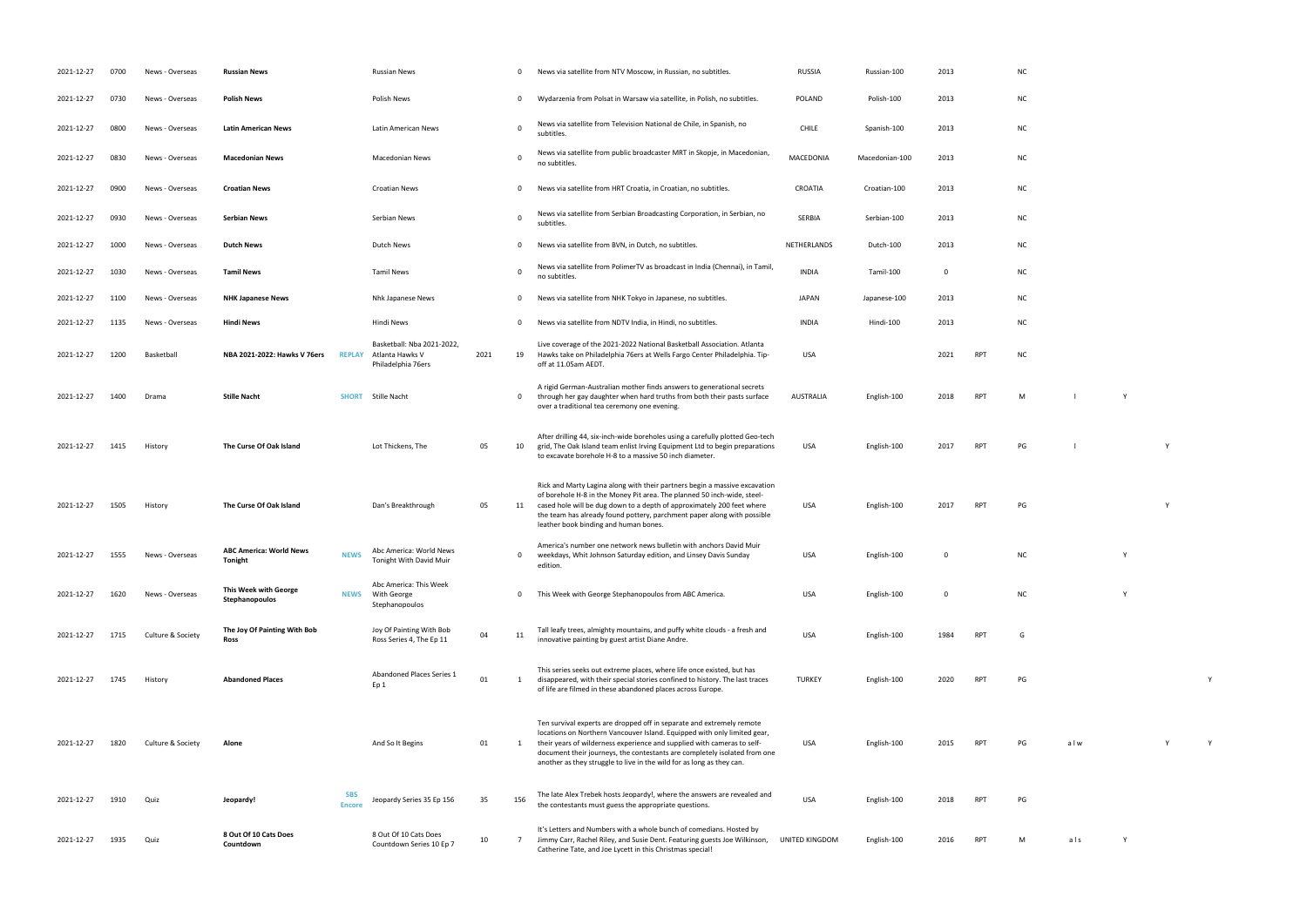| 2021-12-27 | 2030 | Culture & Society | Dark Side Of The 90s                    | New<br><b>Episode</b>        | Hip Hop: The East Vs West<br>Media War | 01 | -8                      | 90's hip hop had an uphill fight for airplay and recognition. When the<br>media finally caught on, they told a story that twisted the narrative with<br>sometimes dangeous consequences.                                                                              | USA              | English-100           | 2021        |            | МA        | a   |   |  |
|------------|------|-------------------|-----------------------------------------|------------------------------|----------------------------------------|----|-------------------------|-----------------------------------------------------------------------------------------------------------------------------------------------------------------------------------------------------------------------------------------------------------------------|------------------|-----------------------|-------------|------------|-----------|-----|---|--|
| 2021-12-27 | 2120 | Variety           | Hypothetical                            | <b>New</b><br><b>Episode</b> | Hypothetical Series 3 Ep 3             | 03 | $\overline{\mathbf{3}}$ | This week, Josh Widdicombe and James Acaster will be posing ridiculous<br>Hypothetical scenarios to Richard Ayoade, Ivo Graham, Evelyn Mok and<br>Roisin Conaty.                                                                                                      | UNITED KINGDOM   | English-100           | 2020        |            | M         |     |   |  |
| 2021-12-27 | 2210 | Narrative         | Chad                                    | New<br><b>Episode</b>        | <b>Whiskey Slaps</b>                   | 01 | -5                      | When Chad discovers his little sister Niki is far more mature than him, he's<br>faced with either growing up or falling further behind.                                                                                                                               | USA              | English-100           | 2021        |            | M         | a   |   |  |
| 2021-12-27 | 2235 | Narrative         | Chad                                    | <b>New</b><br><b>Episode</b> | Hamid                                  | 01 | - 6                     | Desperate to score the newest LeBron sneakers, Chad finds himself on a<br>wild and unexpected adventure with his uncle Hamid.                                                                                                                                         | USA              | English-100           | 2021        |            | PG        |     |   |  |
| 2021-12-27 | 2300 | Sexuality         | Sex Tape                                |                              | Sex Tape Series 1 Ep 3                 | 01 | $\overline{\mathbf{3}}$ | Three couples with sex and relationship issues film their most intimate<br>moments, sharing their sex tapes as they seek to relight the fire with input<br>from a relationship therapist.                                                                             | BELGIUM          | Flemish-95; English-5 | 2018        | RPT        | MA        | a s |   |  |
| 2021-12-27 | 2405 | Thriller          | The X-Files                             |                              | Requiem                                | 07 | 22                      | As an auditor threatens to shut down the X-Files, Mulder and an ailing<br>Scully are called in to revisit the case that brought them together, but the<br>tangle of doppelgangers and abductions could lead to the duo being pulled<br>father apart than ever before. | USA              | English-100           | 1999        | <b>RPT</b> | M         | h v |   |  |
| 2021-12-27 | 2455 | Thriller          | The X-Files                             |                              | Within                                 | 08 | 1                       | Agent John Doggett heads an FBI manhunt to locate the missing Mulder.<br>Meanwhile, Scully and Skinner use information supplied by the Lone<br>Gunmen in their quest to find their colleague.                                                                         | USA              | English-100           | 2000        | <b>RPT</b> | MA        | h v | Y |  |
| 2021-12-27 | 2545 | Thriller          | The X-Files                             |                              | Without                                | 08 | $\overline{2}$          | While searching for the missing Gibson Praise, Scully, Skinner and Doggett<br>encounter the alien bounty hunter, who uses his shapeshifting abilities to<br>fool the FBI as he attempts to destroy the boy.                                                           | USA              | English-100           | 2000        | <b>RPT</b> | MA        | h v |   |  |
| 2021-12-27 | 2635 | News - Overseas   | France 24 News In English From<br>Paris |                              | France 24 English News                 |    | 0                       | International news and current affairs television from Paris, offering a<br>French perspective on world events, in English.                                                                                                                                           | <b>FRANCE</b>    | English-100           | 0           |            | <b>NC</b> |     |   |  |
| 2021-12-27 | 2700 | News - Overseas   | Thai News                               |                              | Thai News                              |    | $\mathbf 0$             | News via satellite from Thai Public Broadcasting Service, in Thai, no<br>subtitles.                                                                                                                                                                                   | THAILAND         | Thai-100              | 0           |            | <b>NC</b> |     |   |  |
| 2021-12-27 | 2730 | News - Overseas   | <b>Bangla News</b>                      |                              | Bangla News                            |    | $\mathbf 0$             | News via satellite from Channel i Bangladesh, in Bangla, no subtitles.                                                                                                                                                                                                | BANGLADESH       | Bengali-100           | 0           |            | <b>NC</b> |     |   |  |
| 2021-12-27 | 2800 | News - Overseas   | Punjabi News                            |                              | Punjabi News                           |    | $\mathbf{0}$            | News via satellite from India, in Punjabi, no subtitles.                                                                                                                                                                                                              | INDIA            | Punjabi-100           | 0           |            | <b>NC</b> |     |   |  |
| 2021-12-27 | 2830 | News - Overseas   | Sri Lankan Sinhalese News               |                              | Sri Lankan Sinhalese News              |    | $\mathbf 0$             | News from Sri Lanka Rupavahini Corporation Colombo Sri Lanka, in<br>Sinhalese, no subtitles.                                                                                                                                                                          | <b>SRI LANKA</b> | Sinhalese-100         | $\mathbf 0$ |            | <b>NC</b> |     |   |  |
| 2021-12-28 | 0500 | News - Overseas   | <b>Korean News</b>                      |                              | Korean News                            |    | $\mathbf 0$             | News via satellite from YTN Korea, in Korean, no subtitles.                                                                                                                                                                                                           | SOUTH KOREA      | Korean-100            | 2013        |            | <b>NC</b> |     |   |  |
| 2021-12-28 | 0530 | News - Overseas   | <b>Indonesian News</b>                  |                              | <b>Indonesian News</b>                 |    | $\mathbf 0$             | News via satellite from TVRI Jakarta, in Indonesian, no subtitles.                                                                                                                                                                                                    | <b>INDONESIA</b> | Indonesian-100        | 2013        |            | <b>NC</b> |     |   |  |
| 2021-12-28 | 0610 | News - Overseas   | <b>Hong Kong News</b>                   |                              | Hong Kong News                         |    | $\mathbf 0$             | News via satellite from TVB Hong Kong, in Cantonese, no subtitles.                                                                                                                                                                                                    | <b>HONG KONG</b> | Cantonese-100         | 2013        |            | <b>NC</b> |     |   |  |
| 2021-12-28 | 0630 | News - Overseas   | <b>Deutsche Welle English News</b>      |                              | Deutsche Welle English<br>News         |    | $\Omega$                | News and analysis of the top international and European news and current<br>affairs from Berlin, in English.                                                                                                                                                          | <b>GERMANY</b>   | English-100           | 0           |            | <b>NC</b> |     |   |  |
| 2021-12-28 | 0700 | News - Overseas   | <b>Russian News</b>                     |                              | <b>Russian News</b>                    |    | $\mathbf 0$             | News via satellite from NTV Moscow, in Russian, no subtitles.                                                                                                                                                                                                         | <b>RUSSIA</b>    | Russian-100           | 2013        |            | <b>NC</b> |     |   |  |
| 2021-12-28 | 0730 | News - Overseas   | Polish News                             |                              | Polish News                            |    | $\mathbf 0$             | Wydarzenia from Polsat in Warsaw via satellite, in Polish, no subtitles.                                                                                                                                                                                              | POLAND           | Polish-100            | 2013        |            | <b>NC</b> |     |   |  |
| 2021-12-28 | 0800 | News - Overseas   | <b>Ukrainian News</b>                   |                              | Ukrainian News                         |    | $\overline{0}$          | Ukrainian News from the National Television Company of Ukraine in Kyiv,<br>no subtitles.                                                                                                                                                                              | UKRAINE          | Ukrainian-100         | 2014        |            | <b>NC</b> |     |   |  |
| 2021-12-28 | 0830 | News - Overseas   | <b>Macedonian News</b>                  |                              | <b>Macedonian News</b>                 |    | $\overline{0}$          | News via satellite from public broadcaster MRT in Skopje, in Macedonian,<br>no subtitles.                                                                                                                                                                             | MACEDONIA        | Macedonian-100        | 2013        |            | <b>NC</b> |     |   |  |
| 2021-12-28 | 0900 | News - Overseas   | <b>Croatian News</b>                    |                              | <b>Croatian News</b>                   |    | 0                       | News via satellite from HRT Croatia, in Croatian, no subtitles.                                                                                                                                                                                                       | CROATIA          | Croatian-100          | 2013        |            | <b>NC</b> |     |   |  |
| 2021-12-28 | 0930 | News - Overseas   | Serbian News                            |                              | Serbian News                           |    | $\mathbf 0$             | News via satellite from Serbian Broadcasting Corporation, in Serbian, no<br>subtitles.                                                                                                                                                                                | SERBIA           | Serbian-100           | 2013        |            | <b>NC</b> |     |   |  |
| 2021-12-28 | 1000 | News - Overseas   | <b>Dutch News</b>                       |                              | Dutch News                             |    | 0                       | News via satellite from BVN, in Dutch, no subtitles.                                                                                                                                                                                                                  | NETHERLANDS      | Dutch-100             | 2013        |            | <b>NC</b> |     |   |  |

| MA           | a              | Y           |   |   |
|--------------|----------------|-------------|---|---|
|              |                |             |   |   |
| $\mathsf{M}$ |                |             |   |   |
|              |                |             |   |   |
| M            | $\mathsf a$    |             |   | Y |
|              |                |             |   |   |
| PG           | $\perp$        |             |   | Y |
| MA           | a s            |             | Y |   |
|              |                |             |   |   |
|              |                |             |   |   |
| M            | h v            | $\mathsf Y$ |   |   |
|              |                |             |   |   |
| MA           | h <sub>v</sub> | Y           |   |   |
|              |                |             |   |   |
| MA           | h <sub>v</sub> | Y           |   |   |
| NC           |                |             |   |   |
|              |                |             |   |   |
| NC           |                |             |   |   |
| NC           |                |             |   |   |
| NC           |                |             |   |   |
| NC           |                |             |   |   |
| NC           |                |             |   |   |
| <b>NC</b>    |                |             |   |   |
|              |                |             |   |   |
| NC           |                |             |   |   |
| NC           |                |             |   |   |
| NC           |                |             |   |   |
| NC           |                |             |   |   |
| NC           |                |             |   |   |
|              |                |             |   |   |
| NC           |                |             |   |   |
| <b>NC</b>    |                |             |   |   |
| <b>NC</b>    |                |             |   |   |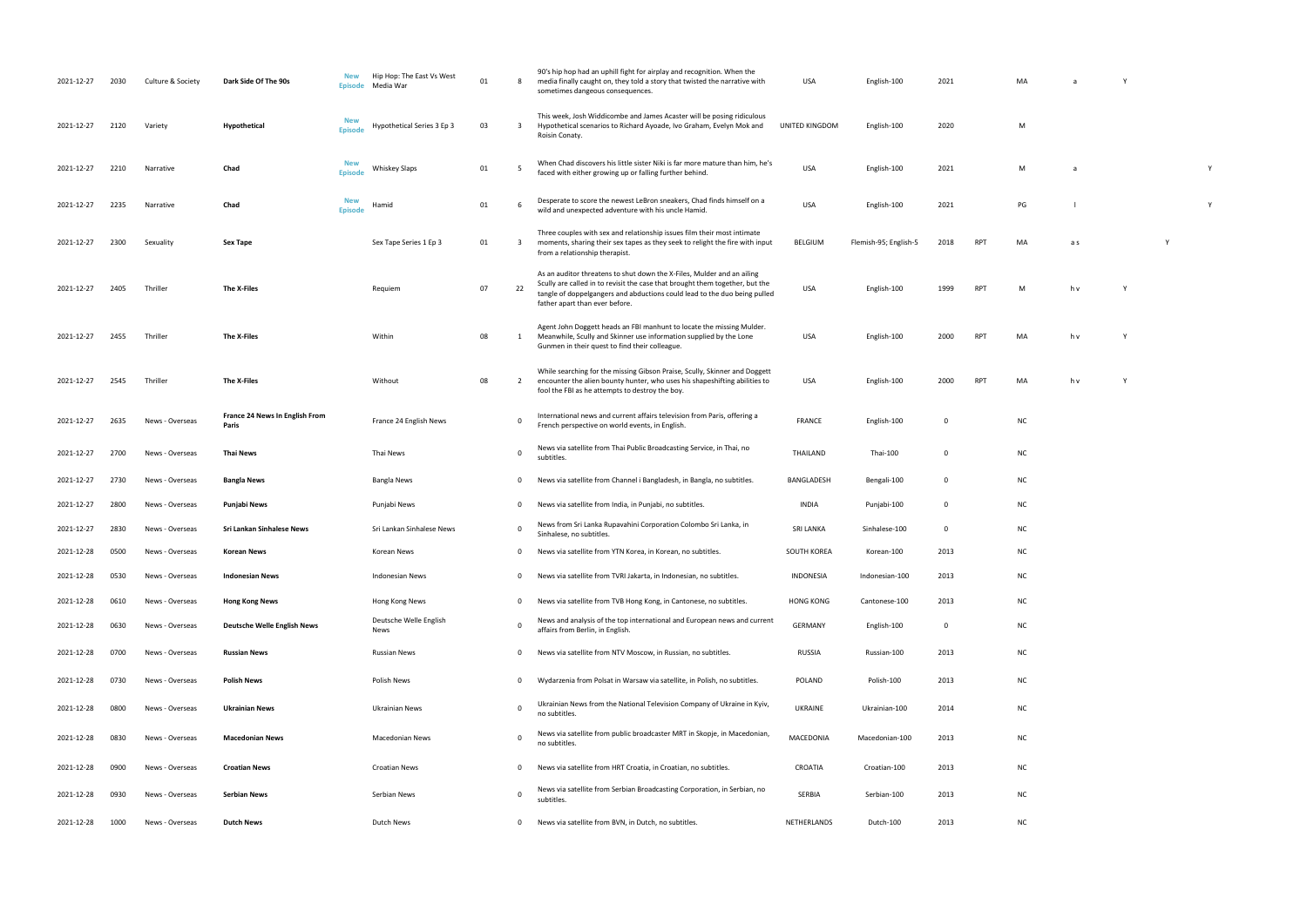| <b>NC</b> |     |   |   |
|-----------|-----|---|---|
| M         | a l | Υ |   |
| M         | a v |   | Υ |

RPT G Y

PG av Y

PG a l NC Y

| 2021-12-28 | 1030 | <b>Basketbal</b>  | <b>Basketball: SBS Courtside</b>                 | <b>SPORT</b>                | Basketball: Courtside 2021,<br>Ep 20                                 | 2021 | 20             | Adrian Arciuli presents SBS Courtside. The program features key highlights<br>from the season and previews the upcoming games live on SBS VICELAND.                                                                                                                                                                                                                                                                                                                                                                                            |                       |                                         | 2021 | <b>RPT</b> | ΝC        |     |  |
|------------|------|-------------------|--------------------------------------------------|-----------------------------|----------------------------------------------------------------------|------|----------------|------------------------------------------------------------------------------------------------------------------------------------------------------------------------------------------------------------------------------------------------------------------------------------------------------------------------------------------------------------------------------------------------------------------------------------------------------------------------------------------------------------------------------------------------|-----------------------|-----------------------------------------|------|------------|-----------|-----|--|
| 2021-12-28 | 1100 | Basketball        | NBA 2021-2022: Rockets V<br>Hornets              | <b>LIVE</b>                 | Basketball: Nba 2021-2022,<br>Houston Rockets V Charlotte<br>Hornets | 2021 | 20             | Live coverage of the 2021-2022 National Basketball Association. Houston<br>Rockets take on Charlotte Hornets at Spectrum Center. Tip-off at 11.05am<br>AEDT.                                                                                                                                                                                                                                                                                                                                                                                   | USA                   |                                         | 2021 | LIVE       | <b>NC</b> |     |  |
| 2021-12-28 | 1330 | Drama             | Fysh                                             | SHORT Fysh                  |                                                                      |      | $\mathbf 0$    | This is the story of an old man and a fish that changed his life.                                                                                                                                                                                                                                                                                                                                                                                                                                                                              | <b>AUSTRALIA</b>      | English-100                             | 2017 | <b>RPT</b> | M         | al  |  |
| 2021-12-28 | 1345 | Drama             | Yulubidyi - Until The End                        | <b>SHORT</b>                | Yulubidyi - Until The End                                            |      | $\Omega$       | A young Aboriginal man, Jarman, is tasked with protecting his younger<br>disabled brother from life in a harsh remote community.                                                                                                                                                                                                                                                                                                                                                                                                               | <b>AUSTRALIA</b>      | Martu Wangka-100                        | 2017 | <b>RPT</b> | м         | a v |  |
| 2021-12-28 | 1400 | Culture & Society | Lee Lin Chin's Fashionista                       |                             | Michelle Jank: Textiles                                              | 01   | $\overline{2}$ | This episode is about Michelle Jank, whom Lee Lin Chin interviews about<br>her New York show and her extensive use of visual diaries in her work, for<br>instance in printing collages on fabric. Lee Lin Chin talks to Longina Phillips<br>about that particularly technical process.                                                                                                                                                                                                                                                         | AUSTRALIA             | English-100                             | 2003 | RPT        | G         |     |  |
| 2021-12-28 | 1410 | History           | The Curse Of Oak Island                          |                             | French Connection, The                                               | 05   | 12             | Marty Lagina and members of the team begin an archaeological excavation<br>on lot 24, which was once owned by Samuel Ball. As they cautiously dig<br>deeper, remnants of what could be an old building foundation becomes<br>more and more evident.                                                                                                                                                                                                                                                                                            | <b>USA</b>            | English-100                             | 2017 | RPT        | PG        | a v |  |
| 2021-12-28 | 1500 | History           | The Curse Of Oak Island                          |                             | Signs Of A Cross, The                                                | 05   | 13             | Researcher Doug Crowell presents the team with eight pages from an 18th<br>century French ship's log of a military expedition to Nova Scotia<br>commanded by Duc D'Anville, a member of the Rochefoucald family. The<br>log details how a vast treasure was buried on a wooded island in a deep,<br>booby-trapped shaft that incredibly matches the Money Pit.                                                                                                                                                                                 | USA                   | English-100                             | 2017 | <b>RPT</b> | PG        | al  |  |
| 2021-12-28 | 1550 | News - Overseas   | <b>ABC America: World News</b><br><b>Tonight</b> | <b>NEWS</b>                 | Abc America: World News<br>Tonight With David Muir                   |      | $\mathbf 0$    | America's number one network news bulletin with anchors David Muir<br>weekdays, Whit Johnson Saturday edition, and Linsey Davis Sunday<br>edition.                                                                                                                                                                                                                                                                                                                                                                                             | USA                   | English-100                             | 0    |            | <b>NC</b> |     |  |
| 2021-12-28 | 1615 | News - Domestic   | <b>PBS Newshour</b>                              | <b>NEWS</b>                 | <b>PBS Newshour</b>                                                  |      | $\mathbf 0$    | Reviews and analysis of the day's news presented by Judy Woodruff for the<br>Public Broadcasting Service (PBS) in the United States.                                                                                                                                                                                                                                                                                                                                                                                                           | USA                   | English-100                             | 2012 | <b>RPT</b> | <b>NC</b> |     |  |
| 2021-12-28 | 1715 | Culture & Society | The Joy Of Painting With Bob<br>Ross             |                             | Joy Of Painting With Bob<br>Ross Series 4, The Ep 12                 | 04   | 12             | In the still of the night, trees reflect off the glistening pond, and a cool<br>breeze blows as Bob Ross takes you on this black canvas adventure.                                                                                                                                                                                                                                                                                                                                                                                             | USA                   | English-100                             | 1984 | <b>RPT</b> | G         |     |  |
| 2021-12-28 | 1745 | History           | <b>Abandoned Places</b>                          |                             | Abandoned Places Series 1<br>Ep 2                                    | 01   | $\overline{2}$ | This series seeks out extreme places, where life once existed, but has<br>disappeared, with their special stories confined to history.                                                                                                                                                                                                                                                                                                                                                                                                         | <b>TURKEY</b>         | English-100                             | 2020 | <b>RPT</b> | PG        |     |  |
| 2021-12-28 | 1820 | Culture & Society | Alone                                            |                             | Of Wolf And Man                                                      | 01   | -2             | While wolves and bears stalk the experts, water soon becomes a crucial<br>hurdle for others. From rising tides that swamp campsites to relentless<br>soaking rains, each of the contestants must adapt to their new<br>environment or tap out and go home. As they all struggle to work with<br>their new home, one contestant's fear of dehydration consumes him while<br>another makes a critical blunder. The search for a clean water source sends<br>one survivalist on a perilous journey across cold water in a raft made of<br>sticks. | USA                   | English-100                             | 2015 | RPT        | PG        | alw |  |
| 2021-12-28 | 1910 | Quiz              | Jeopardy!                                        | <b>SBS</b><br><b>Encore</b> | Jeopardy Series 35 Ep 157                                            | 35   | 157            | The late Alex Trebek hosts Jeopardy!, where the answers are revealed and<br>the contestants must guess the appropriate questions.                                                                                                                                                                                                                                                                                                                                                                                                              | <b>USA</b>            | English-100                             | 2018 | RPT        | PG        |     |  |
| 2021-12-28 | 1935 | Quiz              | 8 Out Of 10 Cats Does<br>Countdown               |                             | 8 Out Of 10 Cats Does<br>Countdown Series 10 Ep 8                    | 10   | -8             | It's Letters and Numbers with a whole bunch of comedians. Hosted by<br>Jimmy Carr, Rachel Riley, and Susie Dent. Featuring guests Kevin Bridges,<br>Jessica Knappett, Joe Wilkinson, and John Cooper Clarke.                                                                                                                                                                                                                                                                                                                                   | UNITED KINGDOM        | English-100                             | 2016 | <b>RPT</b> | M         | als |  |
| 2021-12-28 | 2030 | Culture & Society | Hair Power: Me And My Afro                       |                             | Premiere Hair Power: Me And My Afro                                  |      | $\Omega$       | For much of Britain, hair is just hair. Something to be styled, cut, combed<br>and celebrated. Nothing more; nothing less. But, for Black people, afro hair<br>has always been charged with social and racial significance - collecting as<br>many comments as it has hands wanting to touch it.                                                                                                                                                                                                                                               | UNITED KINGDOM        | English-100                             | 2021 |            |           |     |  |
| 2021-12-28 | 2135 | Culture & Society | Kevin McCloud: Rough Guide To<br>The Future      |                             | Kevin McCloud's Rough<br>Guide To The Future Series 1<br>Ep 3        | 01   | 3              | Kevin McCloud sends Jon Richardson, Alice Levine and Phil Wang on an<br>epic global journey to discover the extraordinary developments being<br>made in technology - technology he thinks could save this planet and us.                                                                                                                                                                                                                                                                                                                       | <b>UNITED KINGDOM</b> | English-80; Japanese-10;<br>Mandarin-10 | 2020 | RPT        | M         |     |  |

Public Broadcasting Service (PBS) in the United States. USA English-100 <sup>2012</sup> RPT NC <sup>Y</sup>

disappeared, with the internal stories confined to history. Turns and the special stories confined to history. Turns and the internal stories confined to history. Turns and turns are turns and turns and turns are turns and

PG a l w Y

UNITED KING ASSESSMENT AND MILLION CONTROLLER MILLION CONTROLLER MILLION CONTROLLER MILLION CONTROLLER MILLION CONTROLLER MILLION CONTROLLER MILLION CONTROLLER MILLION CONTROLLER MILLION CONTROLLER MILLION CONTROLLER MILLI UNITED KINGDOM ENGLISH-100 2021 YOME

Mandarin-10 2020 RPT M l Y Y Y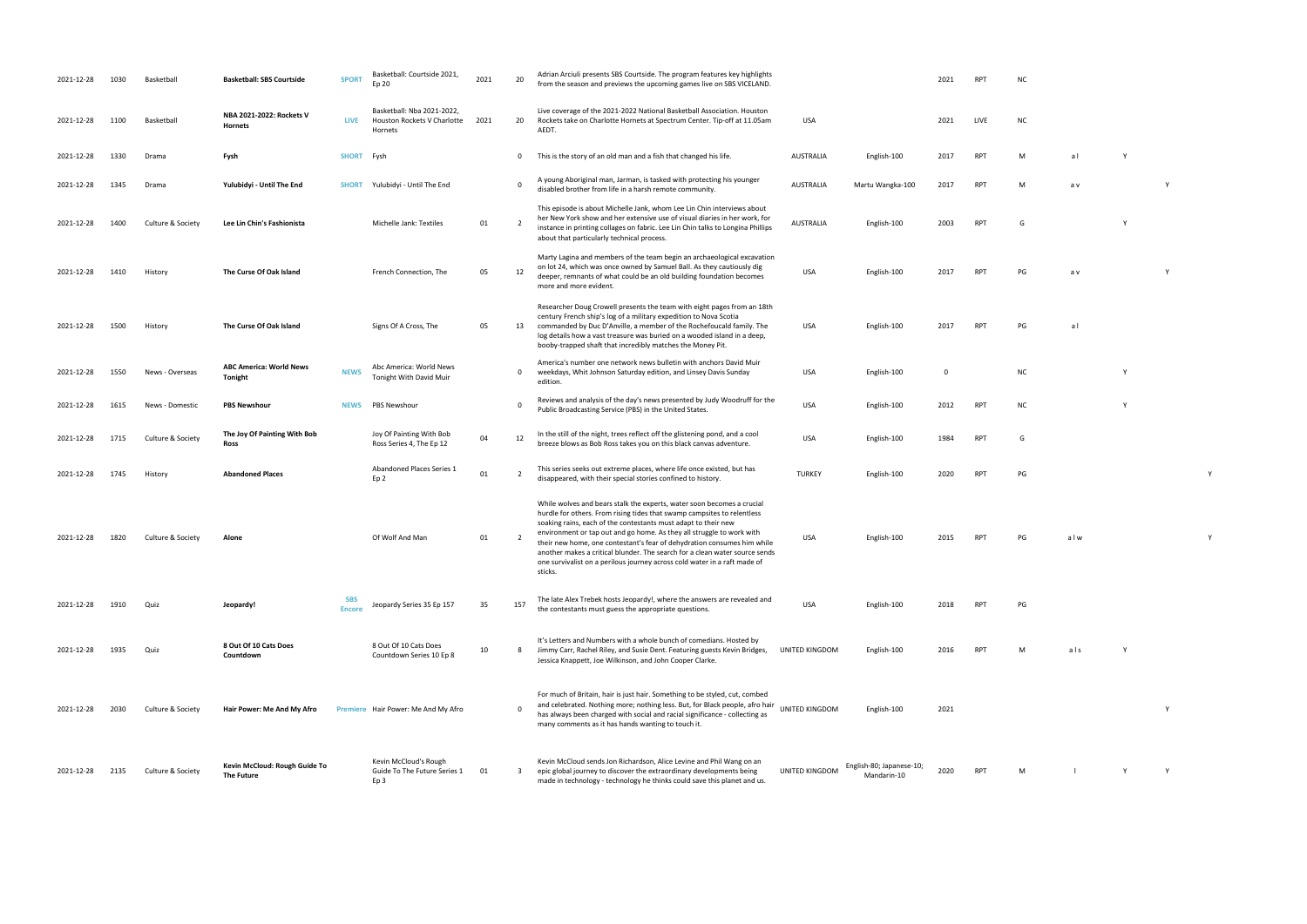| 2021-12-28 | 2230 | Culture & Society | <b>Cults And Extreme Beliefs</b>                |                              | United Nation Of Islam         | 01 |              | In 1978, Royall Jenkins founded the United Nation of Islam - a group that<br>promised a life free from prejudice, and full of the opportunities that<br>eluded so many African Americans in underserved communities. Elijah<br>Muhammad was raised in the Nation and grew up practicing what Royall<br>preached. At twelve years old, Elijah received a call to join Royall in<br>'Heaven', the Nation's main community in Kansas City, Kansas. When Elijah<br>Muhammad's parents released him into the care of the Nation, they<br>believed he would receive a great education in line with their religious<br>beliefs and the skills needed to advance his life. Instead, he was forced into<br>child labour, physical abuse, and squalid living conditions. Today, Elijah has<br>a unique opportunity to expose the Nation to the FBI and finally get justice<br>for himself and the other children abused by Royall Jenkins' teachings. | USA              | English-100         | 2018        | <b>RPT</b> | M         | a            |   |   | Y |
|------------|------|-------------------|-------------------------------------------------|------------------------------|--------------------------------|----|--------------|---------------------------------------------------------------------------------------------------------------------------------------------------------------------------------------------------------------------------------------------------------------------------------------------------------------------------------------------------------------------------------------------------------------------------------------------------------------------------------------------------------------------------------------------------------------------------------------------------------------------------------------------------------------------------------------------------------------------------------------------------------------------------------------------------------------------------------------------------------------------------------------------------------------------------------------------|------------------|---------------------|-------------|------------|-----------|--------------|---|---|---|
| 2021-12-28 | 2320 | Period            | <b>UFOs</b>                                     | <b>New</b><br><b>Episode</b> | Ufos Series 1 Ep 5             | 01 | - 5          | Disappointed by Didier, Vera resigns and turns instead to the Gondrecourt<br>impostor, Duluc, who has become the guru of a sect awaiting the return of<br>the aliens. Didier and Marcel try to recover a video of the mysterious<br>Gondrecourt phenomenon.                                                                                                                                                                                                                                                                                                                                                                                                                                                                                                                                                                                                                                                                                 | <b>FRANCE</b>    | French-100          | 2020        |            | M         | $\mathsf{n}$ |   | Y |   |
| 2021-12-28 | 2355 | Period            | <b>UFOs</b>                                     | <b>New</b><br><b>Episode</b> | Ufos Series 1 Ep 6             | 01 | - 6          | Duluc offers Didier a deal: he will give him the video if Didier keeps<br>Delbrosse's team off his back. Didier will have to think up a plan.<br>Meanwhile, he is due to appear before the commission set up to assess his<br>responsibility in the explosion of his rocket.                                                                                                                                                                                                                                                                                                                                                                                                                                                                                                                                                                                                                                                                | <b>FRANCE</b>    | French-99; German-1 | 2020        |            | M         | al           |   | Y |   |
| 2021-12-28 | 2430 | Thriller          | The X-Files                                     |                              | Patience                       | 08 | -3           | Scully and Doggett investigate several killings involving a terrifying bat-like<br>creature.                                                                                                                                                                                                                                                                                                                                                                                                                                                                                                                                                                                                                                                                                                                                                                                                                                                | <b>USA</b>       | English-100         | 2000        | <b>RPT</b> | MA        | h v          |   |   |   |
| 2021-12-28 | 2520 | Thriller          | The X-Files                                     |                              | Road Runners                   | 08 | 4            | Scully finds herself trapped in a desolate area where townspeople<br>seemingly worship a hitchhiker.                                                                                                                                                                                                                                                                                                                                                                                                                                                                                                                                                                                                                                                                                                                                                                                                                                        | USA              | English-100         | 2000        | <b>RPT</b> | M         | h v          | Y |   |   |
| 2021-12-28 | 2610 | Drama             | The Big House                                   | SHORT                        | Big House, The                 |    | 0            | Within the concrete confines of a life sentence, one man rediscovers his<br>capacity for love.                                                                                                                                                                                                                                                                                                                                                                                                                                                                                                                                                                                                                                                                                                                                                                                                                                              | AUSTRALIA        | English-100         | 2000        | <b>RPT</b> | MA        | alnv         |   |   |   |
| 2021-12-28 | 2640 | News - Overseas   | <b>RT News In English From</b><br><b>Moscow</b> |                              | Russia Today English News      |    | 0            | RT from Moscow delivers the latest news and current affairs from around<br>the world including special reports and entertainment news, in English.                                                                                                                                                                                                                                                                                                                                                                                                                                                                                                                                                                                                                                                                                                                                                                                          | <b>RUSSIA</b>    | English-100         | 0           |            | <b>NC</b> |              |   |   |   |
| 2021-12-28 | 2700 | News - Overseas   | <b>Thai News</b>                                |                              | Thai News                      |    | $\mathbf 0$  | News via satellite from Thai Public Broadcasting Service, in Thai, no<br>subtitles.                                                                                                                                                                                                                                                                                                                                                                                                                                                                                                                                                                                                                                                                                                                                                                                                                                                         | THAILAND         | Thai-100            | 0           |            | <b>NC</b> |              |   |   |   |
| 2021-12-28 | 2730 | News - Overseas   | <b>Bangla News</b>                              |                              | Bangla News                    |    | 0            | News via satellite from Channel i Bangladesh, in Bangla, no subtitles.                                                                                                                                                                                                                                                                                                                                                                                                                                                                                                                                                                                                                                                                                                                                                                                                                                                                      | BANGLADESH       | Bengali-100         | $\mathbf 0$ |            | <b>NC</b> |              |   |   |   |
| 2021-12-28 | 2800 | News - Overseas   | Punjabi News                                    |                              | Punjabi News                   |    | 0            | News via satellite from India, in Punjabi, no subtitles.                                                                                                                                                                                                                                                                                                                                                                                                                                                                                                                                                                                                                                                                                                                                                                                                                                                                                    | <b>INDIA</b>     | Punjabi-100         | 0           |            | <b>NC</b> |              |   |   |   |
| 2021-12-28 | 2830 | News - Overseas   | Sri Lankan Sinhalese News                       |                              | Sri Lankan Sinhalese News      |    | $\mathbf 0$  | News from Sri Lanka Rupavahini Corporation Colombo Sri Lanka, in<br>Sinhalese, no subtitles.                                                                                                                                                                                                                                                                                                                                                                                                                                                                                                                                                                                                                                                                                                                                                                                                                                                | <b>SRI LANKA</b> | Sinhalese-100       | 0           |            | <b>NC</b> |              |   |   |   |
| 2021-12-29 | 0500 | News - Overseas   | Korean News                                     |                              | Korean News                    |    | $\mathbf{0}$ | News via satellite from YTN Korea, in Korean, no subtitles.                                                                                                                                                                                                                                                                                                                                                                                                                                                                                                                                                                                                                                                                                                                                                                                                                                                                                 | SOUTH KOREA      | Korean-100          | 2013        |            | <b>NC</b> |              |   |   |   |
| 2021-12-29 | 0530 | News - Overseas   | <b>Indonesian News</b>                          |                              | <b>Indonesian News</b>         |    | $^{\circ}$   | News via satellite from TVRI Jakarta, in Indonesian, no subtitles.                                                                                                                                                                                                                                                                                                                                                                                                                                                                                                                                                                                                                                                                                                                                                                                                                                                                          | INDONESIA        | Indonesian-100      | 2013        |            | <b>NC</b> |              |   |   |   |
| 2021-12-29 | 0610 | News - Overseas   | <b>Hong Kong News</b>                           |                              | Hong Kong News                 |    | $\mathbf{0}$ | News via satellite from TVB Hong Kong, in Cantonese, no subtitles.                                                                                                                                                                                                                                                                                                                                                                                                                                                                                                                                                                                                                                                                                                                                                                                                                                                                          | <b>HONG KONG</b> | Cantonese-100       | 2013        |            | <b>NC</b> |              |   |   |   |
| 2021-12-29 | 0630 | News - Overseas   | <b>Deutsche Welle English News</b>              |                              | Deutsche Welle English<br>News |    | $\mathbf 0$  | News and analysis of the top international and European news and current<br>affairs from Berlin, in English.                                                                                                                                                                                                                                                                                                                                                                                                                                                                                                                                                                                                                                                                                                                                                                                                                                | <b>GERMANY</b>   | English-100         | 0           |            | <b>NC</b> |              |   |   |   |
| 2021-12-29 | 0700 | News - Overseas   | <b>Russian News</b>                             |                              | Russian News                   |    | 0            | News via satellite from NTV Moscow, in Russian, no subtitles.                                                                                                                                                                                                                                                                                                                                                                                                                                                                                                                                                                                                                                                                                                                                                                                                                                                                               | RUSSIA           | Russian-100         | 2013        |            | <b>NC</b> |              |   |   |   |
| 2021-12-29 | 0730 | News - Overseas   | <b>Polish News</b>                              |                              | Polish News                    |    | 0            | Wydarzenia from Polsat in Warsaw via satellite, in Polish, no subtitles.                                                                                                                                                                                                                                                                                                                                                                                                                                                                                                                                                                                                                                                                                                                                                                                                                                                                    | POLAND           | Polish-100          | 2013        |            | <b>NC</b> |              |   |   |   |
| 2021-12-29 | 0800 | News - Overseas   | <b>Ukrainian News</b>                           |                              | Ukrainian News                 |    | 0            | Ukrainian News from the National Television Company of Ukraine in Kyiv,<br>no subtitles.                                                                                                                                                                                                                                                                                                                                                                                                                                                                                                                                                                                                                                                                                                                                                                                                                                                    | UKRAINE          | Ukrainian-100       | 2014        |            | <b>NC</b> |              |   |   |   |
| 2021-12-29 | 0830 | News - Overseas   | <b>Macedonian News</b>                          |                              | <b>Macedonian News</b>         |    | 0            | News via satellite from public broadcaster MRT in Skopje, in Macedonian,<br>no subtitles.                                                                                                                                                                                                                                                                                                                                                                                                                                                                                                                                                                                                                                                                                                                                                                                                                                                   | MACEDONIA        | Macedonian-100      | 2013        |            | <b>NC</b> |              |   |   |   |
| 2021-12-29 | 0900 | News - Overseas   | <b>Croatian News</b>                            |                              | <b>Croatian News</b>           |    | $^{\circ}$   | News via satellite from HRT Croatia, in Croatian, no subtitles.                                                                                                                                                                                                                                                                                                                                                                                                                                                                                                                                                                                                                                                                                                                                                                                                                                                                             | CROATIA          | Croatian-100        | 2013        |            | <b>NC</b> |              |   |   |   |
| 2021-12-29 | 0930 | News - Overseas   | <b>Serbian News</b>                             |                              | Serbian News                   |    | $\mathbf 0$  | News via satellite from Serbian Broadcasting Corporation, in Serbian, no<br>subtitles.                                                                                                                                                                                                                                                                                                                                                                                                                                                                                                                                                                                                                                                                                                                                                                                                                                                      | SERBIA           | Serbian-100         | 2013        |            | <b>NC</b> |              |   |   |   |
| 2021-12-29 | 1000 | News - Overseas   | <b>Dutch News</b>                               |                              | Dutch News                     |    | $^{\circ}$   | News via satellite from BVN, in Dutch, no subtitles.                                                                                                                                                                                                                                                                                                                                                                                                                                                                                                                                                                                                                                                                                                                                                                                                                                                                                        | NETHERLANDS      | Dutch-100           | 2013        |            | <b>NC</b> |              |   |   |   |

| M | n | Y |
|---|---|---|
|   |   |   |

| M | al | Y |
|---|----|---|

| M | h v | Y |  |
|---|-----|---|--|
|   |     |   |  |
|   |     |   |  |
|   |     |   |  |

| NC |  |  |  |
|----|--|--|--|
|    |  |  |  |
|    |  |  |  |

| NC |  |  |  |
|----|--|--|--|
|    |  |  |  |

| ΝC |  |  |  |
|----|--|--|--|
|    |  |  |  |
|    |  |  |  |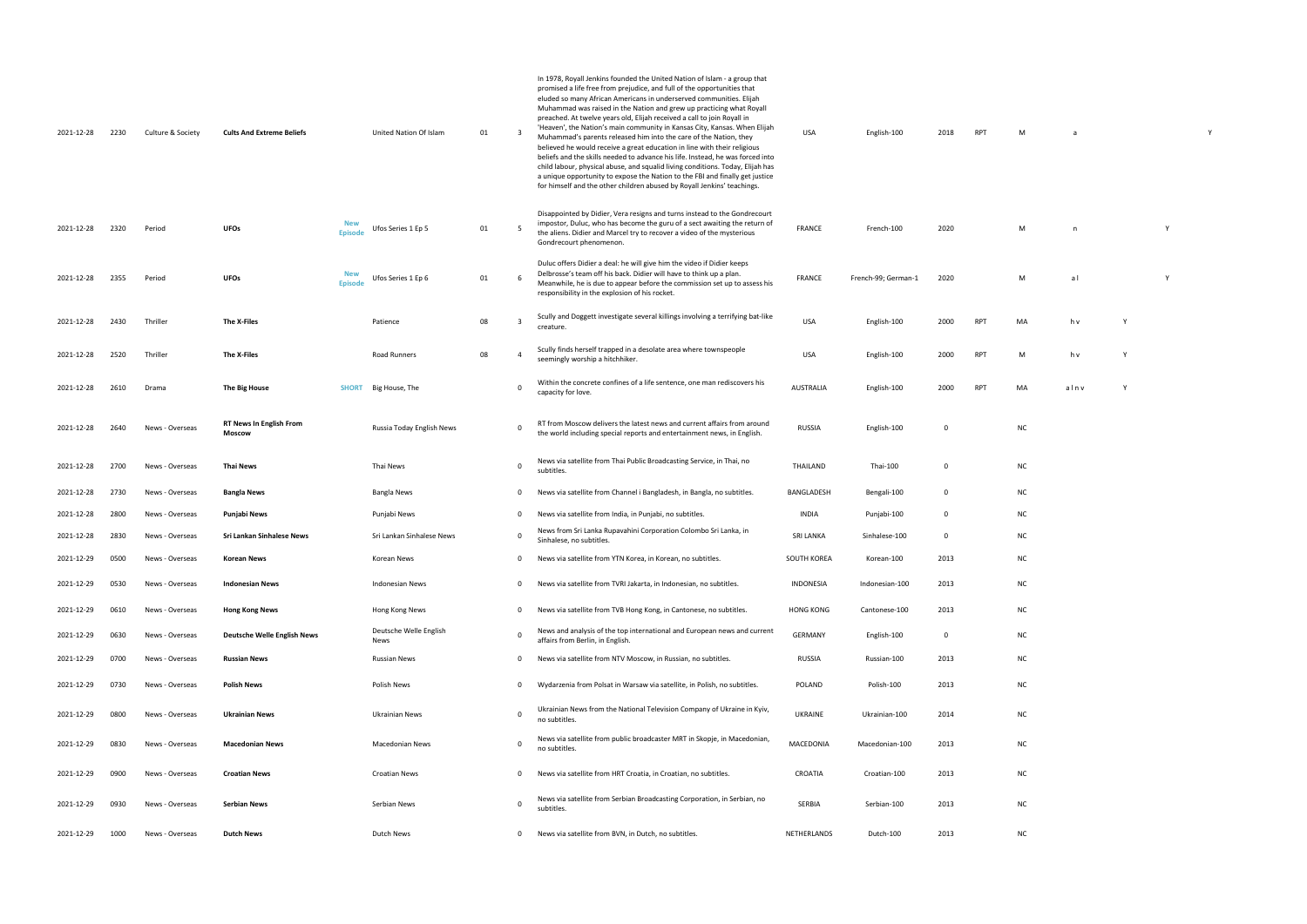| 2021-12-29 | 1030 | News - Overseas        | F24 International & Africa News           |                             | <b>African News</b>                                                  |      | $\mathbf 0$  | African news in English from France 24.                                                                                                                                                                                                                                                                                                                                                                                                                                      | <b>FRANCE</b>    | English-100  | $\Omega$    |            | N <sub>C</sub> |
|------------|------|------------------------|-------------------------------------------|-----------------------------|----------------------------------------------------------------------|------|--------------|------------------------------------------------------------------------------------------------------------------------------------------------------------------------------------------------------------------------------------------------------------------------------------------------------------------------------------------------------------------------------------------------------------------------------------------------------------------------------|------------------|--------------|-------------|------------|----------------|
| 2021-12-29 | 1100 | News - Overseas        | <b>NHK Japanese News</b>                  |                             | Nhk Japanese News                                                    |      | $\mathbf 0$  | News via satellite from NHK Tokyo in Japanese, no subtitles.                                                                                                                                                                                                                                                                                                                                                                                                                 | <b>JAPAN</b>     | Japanese-100 | 2013        |            | N0             |
| 2021-12-29 | 1135 | News - Overseas        | <b>Hindi News</b>                         |                             | Hindi News                                                           |      | 0            | News via satellite from NDTV India, in Hindi, no subtitles.                                                                                                                                                                                                                                                                                                                                                                                                                  | <b>INDIA</b>     | Hindi-100    | 2013        |            | N0             |
| 2021-12-29 | 1200 | Basketball             | NBA 2021-2022: Rockets V<br>Hornets       | <b>REPLAY</b>               | Basketball: Nba 2021-2022,<br>Houston Rockets V Charlotte<br>Hornets | 2021 | 20           | Live coverage of the 2021-2022 National Basketball Association. Houston<br>Rockets take on Charlotte Hornets at Spectrum Center. Tip-off at 11.05am<br>AEDT.                                                                                                                                                                                                                                                                                                                 | <b>USA</b>       |              | 2021        | <b>RPT</b> | N0             |
| 2021-12-29 | 1400 | Drama                  | Slingshot                                 | <b>SHORT</b>                | Slingshot                                                            |      | $\Omega$     | Frankie is a 10 year-old kid on summer vacation at a run-down trailer park.<br>When Tayla, a 10 year-old girl, shows a romantic interest, Frankie's holiday<br>becomes a whole lot more complicated. Slingshot is an amusing analogy on<br>modern love told through the eyes of one of its latest victims.                                                                                                                                                                   | <b>AUSTRALIA</b> | English-100  | 2015        | <b>RPT</b> | M              |
| 2021-12-29 | 1410 | History                | The Curse Of Oak Island                   |                             | <b>Moving Targets</b>                                                | 05   | 14           | After finding a possible medieval lead cross at Smith's Cove, Rick Lagina,<br>Gary Drayton, and Oak Island team present the find to archaeologist Laird<br>Niven. Believing that the cross may indeed be centuries old he encourages<br>the team to find an antiquities expert to definitely date and identify its<br>origin.                                                                                                                                                | USA              | English-100  | 2017        | <b>RPT</b> | PG             |
| 2021-12-29 | 1500 | History                | The Curse Of Oak Island                   |                             | Key To The Mystery, A                                                | 05   | 15           | While preparations continue at the Money Pit for the new steel-cased shaft<br>known simply as DMT, the Oak Island team meets in the war room to<br>discuss the lead cross recently found at Smith's Cove. They call Templar<br>expert Jerry Glover hoping he can shed some light on the find. Jerry draws<br>a few conclusions based on similar imagery found in known Templar<br>churches in Europe, but without further testing, he cannot definitively date<br>the cross. | USA              | English-100  | 2017        | <b>RPT</b> | G              |
| 2021-12-29 | 1550 | News - Overseas        | <b>ABC America: World News</b><br>Tonight | <b>NEWS</b>                 | Abc America: World News<br>Tonight With David Muir                   |      | 0            | America's number one network news bulletin with anchors David Muir<br>weekdays, Whit Johnson Saturday edition, and Linsey Davis Sunday<br>edition.                                                                                                                                                                                                                                                                                                                           | USA              | English-100  | $\mathbf 0$ |            |                |
| 2021-12-29 | 1615 | News - Domestic        | <b>PBS Newshour</b>                       | <b>NEWS</b>                 | PBS Newshour                                                         |      | 0            | Reviews and analysis of the day's news presented by Judy Woodruff for the<br>Public Broadcasting Service (PBS) in the United States.                                                                                                                                                                                                                                                                                                                                         | <b>USA</b>       | English-100  | 2012        | <b>RPT</b> | N0             |
| 2021-12-29 | 1715 | Culture & Society      | The Joy Of Painting With Bob<br>Ross      |                             | Joy Of Painting With Bob<br>Ross Series 4, The Ep 13                 | 04   | 13           | Impressive skies, misty waters, and snowy mountains - completed by Bob<br>Ross using just his specially designed painting knife.                                                                                                                                                                                                                                                                                                                                             | <b>USA</b>       | English-100  | 1984        | <b>RPT</b> | G              |
| 2021-12-29 | 1745 | History                | <b>Abandoned Places</b>                   |                             | Abandoned Places Series 1<br>Ep 3                                    | 01   | 3            | This series seeks out extreme places, where life once existed, but has<br>disappeared, with their special stories confined to history.                                                                                                                                                                                                                                                                                                                                       | <b>TURKEY</b>    | English-100  | 2020        | <b>RPT</b> | PG             |
| 2021-12-29 | 1820 | Culture & Society      | Alone                                     |                             | Talons Of Fear, The                                                  | 01   | 3            | The survivalists settle in to their new wilderness home, but soon discover<br>the debilitating effects of extreme isolation. A careless mistake leaves one<br>in danger while another decides to risk physical harm setting out on a<br>massive, game-changing build. Later, one survivalist finds themself trapped<br>after a frightening encounter with a predator. What they do next,<br>however, threatens to put more than just one life at risk before day breaks.     | USA              | English-100  | 2015        | RPT        | PG             |
| 2021-12-29 | 1910 | Quiz                   | Jeopardy!                                 | <b>SBS</b><br><b>Encore</b> | Jeopardy Series 35 Ep 158                                            | 35   | 158          | The late Alex Trebek hosts Jeopardy!, where the answers are revealed and<br>the contestants must guess the appropriate questions.                                                                                                                                                                                                                                                                                                                                            | <b>USA</b>       | English-100  | 2018        | <b>RPT</b> | PG             |
| 2021-12-29 | 1935 | Quiz                   | 8 Out Of 10 Cats Does<br>Countdown        |                             | 8 Out Of 10 Cats Does<br>Countdown Series 10 Ep 9                    | 10   | 9            | It's Letters and Numbers with a whole bunch of comedians. Hosted by<br>Jimmy Carr, Rachel Riley, and Susie Dent. Featuring guests Joe Wilkinson,<br>Sara Pascoe, Josh Widdicombe, and Bill Bailey.                                                                                                                                                                                                                                                                           | UNITED KINGDOM   | English-100  | 2016        | <b>RPT</b> | М              |
| 2021-12-29 | 2030 | <b>Science Fiction</b> | <b>Twelve Monkeys</b>                     | <b>MOVIE</b>                |                                                                      |      | $\mathbf{0}$ | Bruce Willis stars in this modern sci-fi classic as a prison inmate from the<br>future who is sent back in time to stop a deadly virus from decimating the<br>world's population. Brad Pitt delivers an Academy Award-nominated<br>performance as a patient in a psychiatric hospital. Directed by Terry Gilliam<br>and also stars Madeleine Stowe.                                                                                                                          | USA              | English-100  | 1996        | RPT        |                |
| 2021-12-29 | 2255 | Mystery / Crime        | The Bank Job                              | <b>MOVIE</b>                |                                                                      |      | 0            | Based on the true story of the 1971 Baker Street bank robbery which was<br>prevented from being told for over thirty years because of a Government<br>gagging order. The real story of how one of the biggest robberies in British<br>history took place with no arrests ever made nor money ever recovered.                                                                                                                                                                 | USA              | English-100  | 2008        | <b>RPT</b> | MA             |
| 2021-12-29 | 2455 | Thriller               | The X-Files                               |                             | Invocation                                                           | 08   | 5            | A little boy who vanished ten years earlier suddenly reappears - but he has<br>not aged a day.                                                                                                                                                                                                                                                                                                                                                                               | <b>USA</b>       | English-100  | 2000        | <b>RPT</b> |                |

RPT NC

RPT M s Y

PO 2017 RPT PG a 2017 PG a 2017 PG a 2017 PG a 2017 PM a 2017 PM a 2017 PM a 2017 PM a 2017 PM a 2017 PM a 201<br>Polymera 2017 PG a 2017 PM a 2017 PM a 2017 PM a 2017 PM a 2017 PM a 2017 PM a 2017 PM a 2017 PM a 2017 PM a 2<br>

POLAT ENGLISH-100 2017 RPT G L Y

NC Y

PUBLIC BROADCASTING STATES. USA ENGLISH-100 2012 RPT NC Y

disappeared, with the special stories confined to history. Turns and the history. Turns are the special stories confined to history. Turns and turns are turns and turns are turns and turns are turns and turns are turns and

USA English-100 2015 RPT PG a l Y Y

RPT Mals Y

RPT M alv Y Y Y

RPT MA ls

not a day. USA English-100 2000 RPT M M h v Y Y Y Y 2000 RPT M M h v Y 2000 RPT M M h v 2000 RPT M m h v 2000 <br>The contract of the contract of the contract of the contract of the contract of the contract of the contract o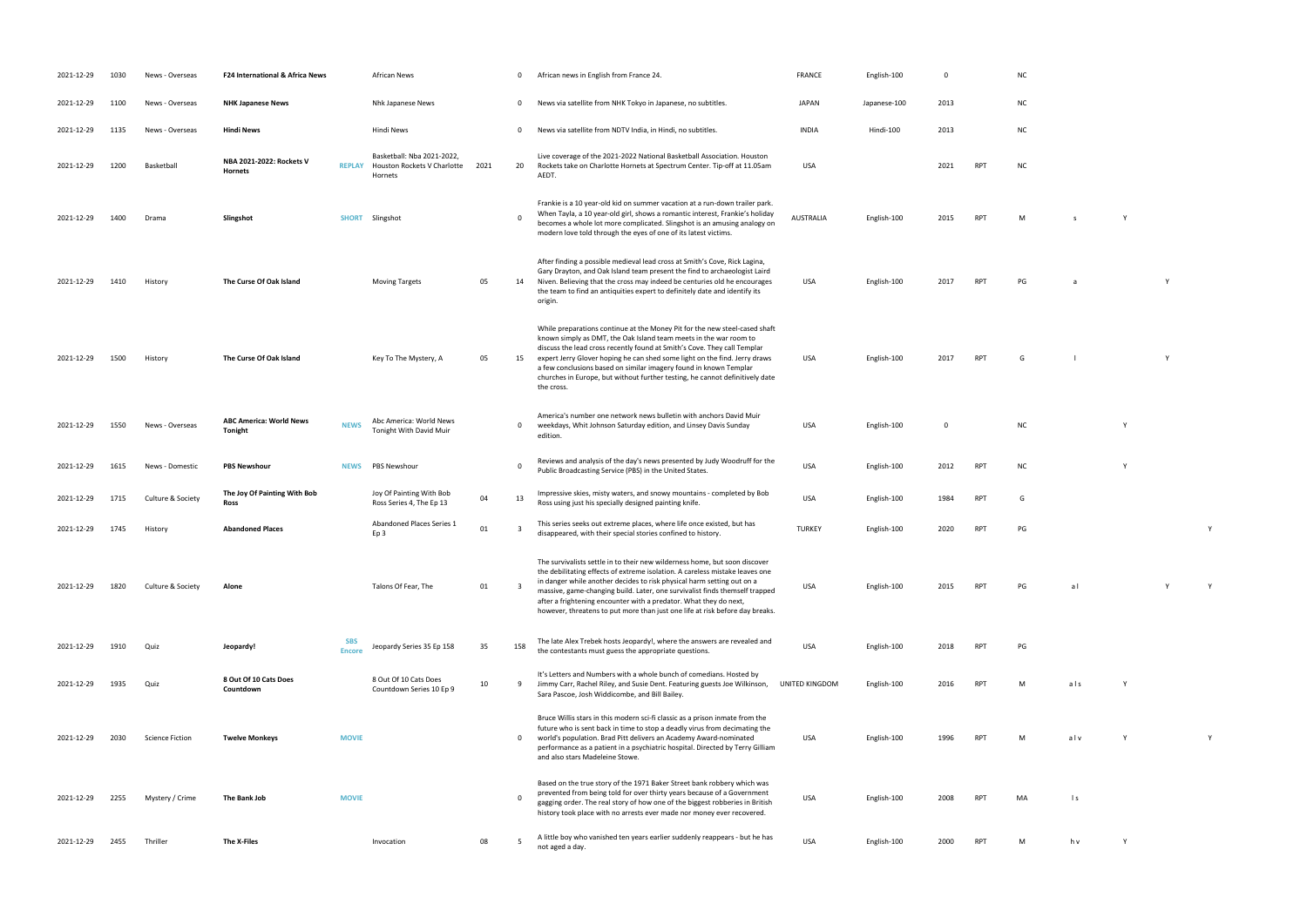| 2021-12-29 | 2545 | Thriller              | The X-Files                                   |              | Redrum                                                | 08   | 6           | A man accused of murdering his wife realises he's been given a second<br>chance at correcting past mistakes.                                                                                                                              | <b>USA</b>       | English-100    | 2000        | RPT        | MA        | h v | Y |
|------------|------|-----------------------|-----------------------------------------------|--------------|-------------------------------------------------------|------|-------------|-------------------------------------------------------------------------------------------------------------------------------------------------------------------------------------------------------------------------------------------|------------------|----------------|-------------|------------|-----------|-----|---|
| 2021-12-29 | 2635 | News - Overseas       | France 24 News In English From<br>Paris       |              | France 24 English News                                |      | 0           | International news and current affairs television from Paris, offering a<br>French perspective on world events, in English.                                                                                                               | <b>FRANCE</b>    | English-100    | $\mathbf 0$ |            | <b>NC</b> |     |   |
| 2021-12-29 | 2700 | News - Overseas       | Thai News                                     |              | Thai News                                             |      | 0           | News via satellite from Thai Public Broadcasting Service, in Thai, no<br>subtitles.                                                                                                                                                       | THAILAND         | Thai-100       | 0           |            | <b>NC</b> |     |   |
| 2021-12-29 | 2730 | News - Overseas       | <b>Bangla News</b>                            |              | Bangla News                                           |      | 0           | News via satellite from Channel i Bangladesh, in Bangla, no subtitles.                                                                                                                                                                    | BANGLADESH       | Bengali-100    | 0           |            | <b>NC</b> |     |   |
| 2021-12-29 | 2800 | News - Overseas       | Punjabi News                                  |              | Punjabi News                                          |      | 0           | News via satellite from India, in Punjabi, no subtitles.                                                                                                                                                                                  | <b>INDIA</b>     | Punjabi-100    | 0           |            | <b>NC</b> |     |   |
| 2021-12-29 | 2830 | News - Overseas       | Sri Lankan Sinhalese News                     |              | Sri Lankan Sinhalese News                             |      | 0           | News from Sri Lanka Rupavahini Corporation Colombo Sri Lanka, in<br>Sinhalese, no subtitles.                                                                                                                                              | <b>SRI LANKA</b> | Sinhalese-100  | 0           |            | <b>NC</b> |     |   |
| 2021-12-30 | 0500 | News - Overseas       | Korean News                                   |              | Korean News                                           |      | 0           | News via satellite from YTN Korea, in Korean, no subtitles.                                                                                                                                                                               | SOUTH KOREA      | Korean-100     | 2013        |            | <b>NC</b> |     |   |
| 2021-12-30 | 0530 | News - Overseas       | <b>Indonesian News</b>                        |              | <b>Indonesian News</b>                                |      | 0           | News via satellite from TVRI Jakarta, in Indonesian, no subtitles.                                                                                                                                                                        | INDONESIA        | Indonesian-100 | 2013        |            | <b>NC</b> |     |   |
| 2021-12-30 | 0610 | News - Overseas       | <b>Hong Kong News</b>                         |              | Hong Kong News                                        |      | 0           | News via satellite from TVB Hong Kong, in Cantonese, no subtitles.                                                                                                                                                                        | <b>HONG KONG</b> | Cantonese-100  | 2013        |            | <b>NC</b> |     |   |
| 2021-12-30 | 0630 | News - Overseas       | <b>Deutsche Welle English News</b>            |              | Deutsche Welle English<br>News                        |      | $\mathbf 0$ | News and analysis of the top international and European news and current<br>affairs from Berlin, in English.                                                                                                                              | <b>GERMANY</b>   | English-100    | 0           |            | <b>NC</b> |     |   |
| 2021-12-30 | 0700 | News - Overseas       | <b>Russian News</b>                           |              | <b>Russian News</b>                                   |      | 0           | News via satellite from NTV Moscow, in Russian, no subtitles.                                                                                                                                                                             | RUSSIA           | Russian-100    | 2013        |            | <b>NC</b> |     |   |
| 2021-12-30 | 0730 | News - Overseas       | <b>Polish News</b>                            |              | Polish News                                           |      | 0           | Wydarzenia from Polsat in Warsaw via satellite, in Polish, no subtitles.                                                                                                                                                                  | <b>POLAND</b>    | Polish-100     | 2013        |            | <b>NC</b> |     |   |
| 2021-12-30 | 0800 | News - Overseas       | <b>Maltese News</b>                           |              | Maltese News                                          |      | 0           | News from Public Broadcasting Services Limited, Malta, in Maltese, no<br>subtitles.                                                                                                                                                       | MALTA            | Maltese-100    | 2013        |            | <b>NC</b> |     |   |
| 2021-12-30 | 0830 | News - Overseas       | <b>Macedonian News</b>                        |              | Macedonian News                                       |      | 0           | News via satellite from public broadcaster MRT in Skopje, in Macedonian,<br>no subtitles.                                                                                                                                                 | MACEDONIA        | Macedonian-100 | 2013        |            | <b>NC</b> |     |   |
| 2021-12-30 | 0900 | News - Overseas       | <b>Croatian News</b>                          |              | <b>Croatian News</b>                                  |      | 0           | News via satellite from HRT Croatia, in Croatian, no subtitles.                                                                                                                                                                           | CROATIA          | Croatian-100   | 2013        |            | <b>NC</b> |     |   |
| 2021-12-30 | 0930 | News - Overseas       | Serbian News                                  |              | Serbian News                                          |      | 0           | News via satellite from Serbian Broadcasting Corporation, in Serbian, no<br>subtitles.                                                                                                                                                    | SERBIA           | Serbian-100    | 2013        |            | <b>NC</b> |     |   |
| 2021-12-30 | 1000 | News - Overseas       | <b>Dutch News</b>                             |              | Dutch News                                            |      | 0           | News via satellite from BVN, in Dutch, no subtitles.                                                                                                                                                                                      | NETHERLANDS      | Dutch-100      | 2013        |            | <b>NC</b> |     |   |
| 2021-12-30 | 1030 | News - Overseas       | <b>Somali News</b>                            |              | Somali News                                           |      | $\mathbf 0$ | News via satellite from Universal TV as broadcast in Somalia (Mogadishu),<br>in Somali, no subtitles.                                                                                                                                     | SOMALIA          | Somali-100     | 0           |            | <b>NC</b> |     |   |
| 2021-12-30 | 1100 | News - Overseas       | <b>NHK Japanese News</b>                      |              | Nhk Japanese News                                     |      | 0           | News via satellite from NHK Tokyo in Japanese, no subtitles.                                                                                                                                                                              | <b>JAPAN</b>     | Japanese-100   | 2013        |            | <b>NC</b> |     |   |
| 2021-12-30 | 1135 | News - Overseas       | <b>Hindi News</b>                             |              | Hindi News                                            |      | 0           | News via satellite from NDTV India, in Hindi, no subtitles.                                                                                                                                                                               | <b>INDIA</b>     | Hindi-100      | 2013        |            | <b>NC</b> |     |   |
| 2021-12-30 | 1200 | Period                | <b>Project Blue Book</b>                      |              | <b>Broken Arrow</b>                                   | 02   | 9           | When Hynek and Quinn track down a mysterious plane that has vanished<br>in the Canadian wilderness, they embark on a dangerous mission to<br>recover its missing cargo that threatens not just Project Blue Book, but the<br>whole world. | USA              | English-100    | 2019        | RPT        | M         | alv | Y |
| 2021-12-30 | 1250 | Period                | <b>Project Blue Book</b>                      |              | <b>Operation Mainbrace</b>                            | 02   | 10          | When UFOs and USOs (unidentified submersible objects) begin plaguing a<br>massive naval exercise on the border of Russian waters, Hynek and Quinn<br>realise it's up to them to stop a rogue Admiral from starting WWIII.                 | USA              | English-100    | 2019        | <b>RPT</b> | м         | a v | Y |
| 2021-12-30 | 1340 | Comedy                | Calling                                       | <b>SHORT</b> | Calling                                               |      | $\mathbf 0$ | A modern comedy chronicling the dysfunctional relationship between a<br>mother and daughter entirely through their phone calls.                                                                                                           | <b>AUSTRALIA</b> | English-100    | 2018        | <b>RPT</b> | М         |     | Y |
| 2021-12-30 | 1355 | Drama                 | Timecode                                      | <b>SHORT</b> | Timecode                                              |      | $\mathbf 0$ | Luna and Diego are the parking lot security guards. Diego does the night<br>shift, and Luna works by day.                                                                                                                                 | SPAIN            | Spanish-100    | 2016        | RPT        | M         |     |   |
| 2021-12-30 | 1415 | <b>Figure Skating</b> | <b>ISU European Figure Skating</b><br>Austria | <b>SPORT</b> | Isu European Figure Skating<br>(Graz, Austria) Part 4 | 2019 | 9           | Coverage of the ISU European Figure Skating in Graz, Austria - Part 4.<br>International Figure Skating 2019-2020.                                                                                                                         |                  |                | 2019        | <b>RPT</b> | <b>NC</b> |     | Y |
| 2021-12-30 | 1550 | News - Overseas       | <b>ABC America: World News</b><br>Tonight     | <b>NEWS</b>  | Abc America: World News<br>Tonight With David Muir    |      | 0           | America's number one network news bulletin with anchors David Muir<br>weekdays, Whit Johnson Saturday edition, and Linsey Davis Sunday<br>edition.                                                                                        | USA              | English-100    | 0           |            | <b>NC</b> |     | Y |

| 2000      | <b>RPT</b> | $\sf MA$   | $\boldsymbol{\mathsf{h}}\,\boldsymbol{\mathsf{v}}$ | Υ |   |  |
|-----------|------------|------------|----------------------------------------------------|---|---|--|
| $\bf{0}$  |            | ${\sf NC}$ |                                                    |   |   |  |
| $\pmb{0}$ |            | ${\sf NC}$ |                                                    |   |   |  |
| $\bf{0}$  |            | ${\sf NC}$ |                                                    |   |   |  |
| $\pmb{0}$ |            | ${\sf NC}$ |                                                    |   |   |  |
| $\pmb{0}$ |            | ${\sf NC}$ |                                                    |   |   |  |
| 2013      |            | ${\sf NC}$ |                                                    |   |   |  |
| 2013      |            | ${\sf NC}$ |                                                    |   |   |  |
| 2013      |            | ${\sf NC}$ |                                                    |   |   |  |
| $\pmb{0}$ |            | ${\sf NC}$ |                                                    |   |   |  |
| 2013      |            | ${\sf NC}$ |                                                    |   |   |  |
| 2013      |            | ${\sf NC}$ |                                                    |   |   |  |
| 2013      |            | ${\sf NC}$ |                                                    |   |   |  |
| 2013      |            | ${\sf NC}$ |                                                    |   |   |  |
| 2013      |            | ${\sf NC}$ |                                                    |   |   |  |
| 2013      |            | ${\sf NC}$ |                                                    |   |   |  |
| 2013      |            | ${\sf NC}$ |                                                    |   |   |  |
| $\bf{0}$  |            | NC         |                                                    |   |   |  |
| 2013      |            | ${\sf NC}$ |                                                    |   |   |  |
| 2013      |            | ${\sf NC}$ |                                                    |   |   |  |
|           | 2019 RPT   | M          | alv                                                | Y |   |  |
|           | 2019 RPT   | M          | a v                                                | Υ |   |  |
|           | 2018 RPT   | M          | $\mathsf{L}$                                       | Υ |   |  |
| 2016      | RPT        | M          | $\mathsf{L}$                                       |   | Υ |  |
|           | 2019 RPT   | ${\sf NC}$ |                                                    | Υ |   |  |
| $\pmb{0}$ |            | ${\sf NC}$ |                                                    | Υ |   |  |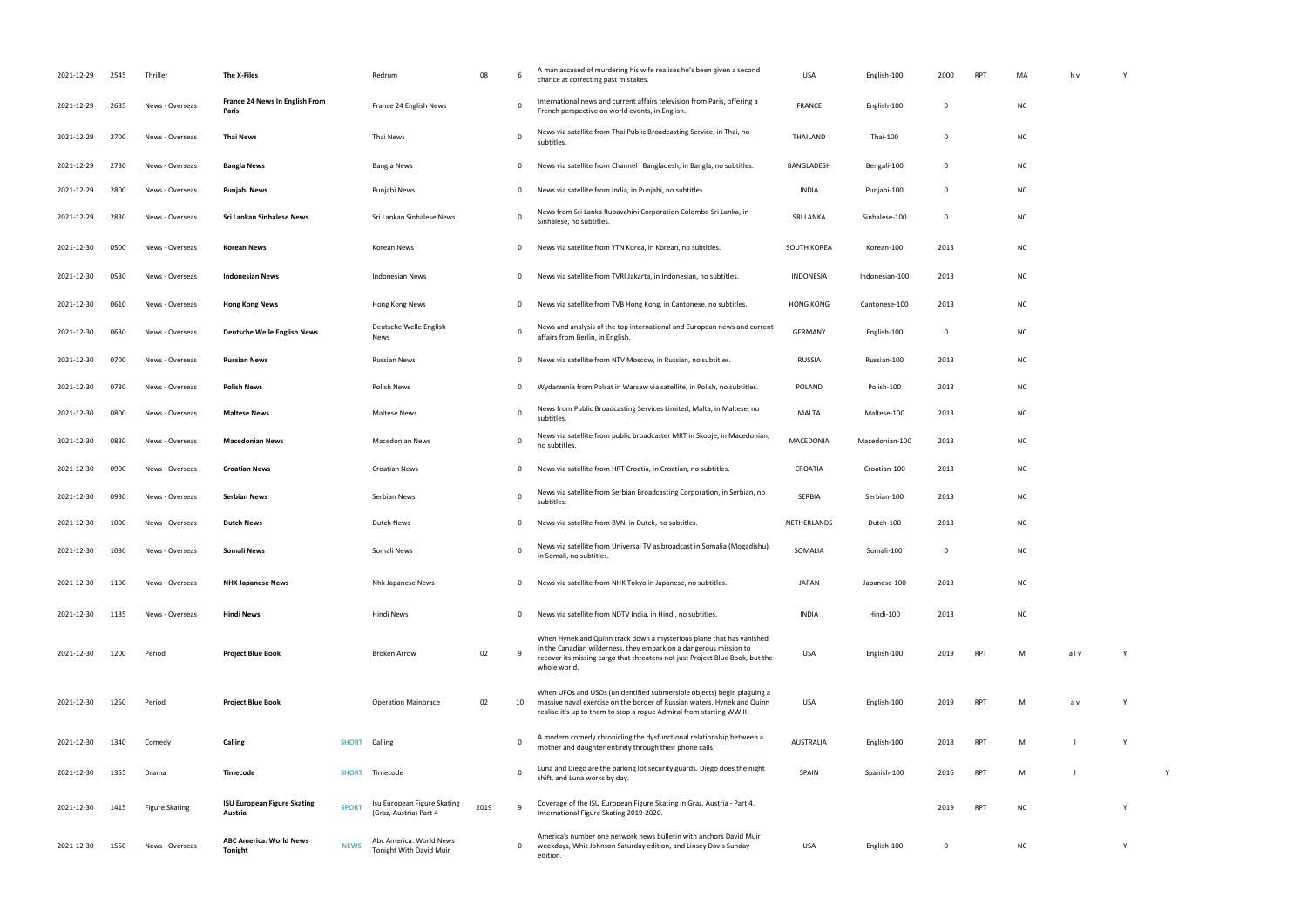USA English-100 2020 M a l

USA English-100 2020 M a l Y

USA English-100 2021 Million 2021 Million 2021 Million 2021 Million 2021 Million 2021 Million 2021 Million 20<br>100 2021 Million 2021 Million 2021 Million 2021 Million 2021 Million 2021 Million 2021 Million 2021 Million 20

RPT MA v Y Y Y

| 2021-12-30 | 1615 | News - Domestic   | <b>PBS Newshour</b>                  | <b>NEWS</b>                  | PBS Newshour                                        |    | $\mathbf 0$    | Reviews and analysis of the day's news presented by Judy Woodruff for the<br>Public Broadcasting Service (PBS) in the United States.                                                                                                                                                                                                                                                                                                                                                                                                        | USA              | English-100    | 2012        | <b>RPT</b> | NC        |                         | Y            |
|------------|------|-------------------|--------------------------------------|------------------------------|-----------------------------------------------------|----|----------------|---------------------------------------------------------------------------------------------------------------------------------------------------------------------------------------------------------------------------------------------------------------------------------------------------------------------------------------------------------------------------------------------------------------------------------------------------------------------------------------------------------------------------------------------|------------------|----------------|-------------|------------|-----------|-------------------------|--------------|
| 2021-12-30 | 1715 | Culture & Society | The Joy Of Painting With Bob<br>Ross |                              | Joy Of Painting With Bob<br>Ross Series 5, The Ep 1 | 05 | -1             | Bob Ross creates a tiny waterfall tucked beside a glassy lake while<br>surrounded by snowy majestic peaks and distant evergreens.                                                                                                                                                                                                                                                                                                                                                                                                           | USA              | English-100    | 1985        | RPT        | G         |                         |              |
| 2021-12-30 | 1745 | History           | <b>Abandoned Places</b>              |                              | Abandoned Places Series 1<br>Ep 4                   | 01 | $\overline{4}$ | This series seeks out extreme places, where life once existed, but has<br>disappeared, with their special stories confined to history.                                                                                                                                                                                                                                                                                                                                                                                                      | <b>TURKEY</b>    | English-100    | 2020        | <b>RPT</b> | PG        | a                       |              |
| 2021-12-30 | 1820 | Culture & Society | Alone                                |                              | Stalked                                             | 01 | $\overline{4}$ | When one of the survivalists falls ill, they're determined to figure out the<br>cause. As his mental and physical health deteriorate, he begins to question<br>many of the decisions he's made since arriving on the island, and worries<br>he may be losing their grip on reality.                                                                                                                                                                                                                                                         | <b>USA</b>       | English-100    | 2015        | RPT        | PG        | alw                     |              |
| 2021-12-30 | 1910 | Quiz              | Jeopardy!                            | <b>SBS</b><br><b>Encore</b>  | Jeopardy Series 35 Ep 159                           | 35 | 159            | The late Alex Trebek hosts Jeopardy!, where the answers are revealed and<br>the contestants must guess the appropriate questions.                                                                                                                                                                                                                                                                                                                                                                                                           | <b>USA</b>       | English-100    | 2018        | <b>RPT</b> | PG        |                         |              |
| 2021-12-30 | 1935 | Quiz              | 8 Out Of 10 Cats Does<br>Countdown   |                              | 8 Out Of 10 Cats Does<br>Countdown Series 10 Ep 10  | 10 | 10             | It's Letters and Numbers with a whole bunch of comedians. Hosted by<br>Jimmy Carr, Rachel Riley, and Susie Dent. Featuring guests Lee Mack,<br>Victoria Coren Mitchell, Alan Carr, and Sam Simmons.                                                                                                                                                                                                                                                                                                                                         | UNITED KINGDOM   | English-100    | 2016        | <b>RPT</b> | M         | als                     | $\mathsf{Y}$ |
| 2021-12-30 | 2030 | History           | The Curse Of Oak Island              | New<br>Episode Feud          | Drilling Down: The Great                            | 07 | 20             | Of all the people associated with the Oak Island treasure mystery, two men<br>stand above the rest: Dan Blankenship and Fred Nolan. This episode<br>examines the bitter feud between the two men that lasted more than half<br>a century as well as the accomplishments and legacies that both men left<br>behind.                                                                                                                                                                                                                          | <b>USA</b>       | English-100    | 2020        |            | M         | al                      |              |
| 2021-12-30 | 2120 | History           | The Curse Of Oak Island              | <b>New</b><br><b>Episode</b> | Gary Strikes Again                                  | 07 | 21             | As the Oak Island team prepares for the largest excavation ever of the<br>mysterious triangle-shaped swamp, they uncover a mysterious metal<br>object in Smith's Cove. One that could be part of the original Oak Island<br>treasure.                                                                                                                                                                                                                                                                                                       | <b>USA</b>       | English-100    | 2020        |            | M         | al                      |              |
| 2021-12-30 | 2210 | Culture & Society | <b>The Source</b>                    | <b>New</b><br><b>Episode</b> | Place Called Juukan Gorge, A                        | 01 | 8              | In May 2020, mining giant Rio Tinto destroyed a 46,000-year-old Aboriginal<br>site in Western Australia. Juukan Gorge was one of the most significant<br>cultural heritage sites on the planet, home to some of the earliest human<br>expressions. The worst part is that the blasts were totally legal. But they<br>happened at a time when Australia was confronting its legacy of violence<br>against indigenous people. So this time, when the Traditional Owners<br>spoke out, many around the world were tentatively ready to listen. | <b>USA</b>       | English-100    | 2021        |            | M         |                         |              |
| 2021-12-30 | 2300 | Period            | <b>Vikings</b>                       |                              | Death And The Serpent                               | 06 | 6              | Bjorn is forced to act quickly in the aftermath of the election for the King of<br>all Norway. The bandits attack Lagertha's village again, confident of<br>victory. When the defence boils down to single combat with Lagertha,<br>victory for the bandits looks less certain. Back in Kattegat, haunted and<br>paranoid, Hvitserk continues to unravel.                                                                                                                                                                                   | USA              | English-100    | 2019        |            | MA        |                         | Y            |
| 2021-12-30 | 2355 | Drama             | <b>Gangs Of Wasseypur: Part 2</b>    | <b>MOVIE</b>                 |                                                     |    | 0              | A clash between Sultan (a Qureishi dacoit chief) and Shahid Khan (a Pathan<br>who impersonates him) leads to the expulsion of Khan from Wasseypur,<br>and ignites a deadly blood feud spanning three generations.                                                                                                                                                                                                                                                                                                                           | <b>INDIA</b>     | Hindi-100      | 2012        | <b>RPT</b> | MA        | $\mathsf{I} \mathsf{v}$ |              |
| 2021-12-30 | 2650 | News - Overseas   | <b>Deutsche Welle English News</b>   |                              | Deutsche Welle English<br>News                      |    | $\Omega$       | News and analysis of the top international and European news and current<br>affairs from Berlin, in English.                                                                                                                                                                                                                                                                                                                                                                                                                                | <b>GERMANY</b>   | English-100    | $\mathbf 0$ |            | <b>NC</b> |                         |              |
| 2021-12-30 | 2700 | News - Overseas   | <b>Thai News</b>                     |                              | Thai News                                           |    | $\mathbf 0$    | News via satellite from Thai Public Broadcasting Service, in Thai, no<br>subtitles.                                                                                                                                                                                                                                                                                                                                                                                                                                                         | THAILAND         | Thai-100       | $\mathbf 0$ |            | <b>NC</b> |                         |              |
| 2021-12-30 | 2730 | News - Overseas   | <b>Bangla News</b>                   |                              | <b>Bangla News</b>                                  |    | 0              | News via satellite from Channel i Bangladesh, in Bangla, no subtitles.                                                                                                                                                                                                                                                                                                                                                                                                                                                                      | BANGLADESH       | Bengali-100    | $\mathbf 0$ |            | <b>NC</b> |                         |              |
| 2021-12-30 | 2800 | News - Overseas   | Punjabi News                         |                              | Punjabi News                                        |    | 0              | News via satellite from India, in Punjabi, no subtitles.                                                                                                                                                                                                                                                                                                                                                                                                                                                                                    | <b>INDIA</b>     | Punjabi-100    | $\mathbf 0$ |            | <b>NC</b> |                         |              |
| 2021-12-30 | 2830 | News - Overseas   | Sri Lankan Sinhalese News            |                              | Sri Lankan Sinhalese News                           |    | $\Omega$       | News from Sri Lanka Rupavahini Corporation Colombo Sri Lanka, in<br>Sinhalese, no subtitles.                                                                                                                                                                                                                                                                                                                                                                                                                                                | <b>SRI LANKA</b> | Sinhalese-100  | $\mathbf 0$ |            | <b>NC</b> |                         |              |
| 2021-12-31 | 0500 | News - Overseas   | <b>Korean News</b>                   |                              | Korean News                                         |    | 0              | News via satellite from YTN Korea, in Korean, no subtitles.                                                                                                                                                                                                                                                                                                                                                                                                                                                                                 | SOUTH KOREA      | Korean-100     | 2013        |            | <b>NC</b> |                         |              |
| 2021-12-31 | 0530 | News - Overseas   | <b>Indonesian News</b>               |                              | <b>Indonesian News</b>                              |    | 0              | News via satellite from TVRI Jakarta, in Indonesian, no subtitles.                                                                                                                                                                                                                                                                                                                                                                                                                                                                          | INDONESIA        | Indonesian-100 | 2013        |            | <b>NC</b> |                         |              |
| 2021-12-31 | 0610 | News - Overseas   | <b>Hong Kong News</b>                |                              | Hong Kong News                                      |    | 0              | News via satellite from TVB Hong Kong, in Cantonese, no subtitles.                                                                                                                                                                                                                                                                                                                                                                                                                                                                          | <b>HONG KONG</b> | Cantonese-100  | 2013        |            | <b>NC</b> |                         |              |
| 2021-12-31 | 0630 | News - Overseas   | <b>Deutsche Welle English News</b>   |                              | Deutsche Welle English<br>News                      |    | $\Omega$       | News and analysis of the top international and European news and current<br>affairs from Berlin, in English.                                                                                                                                                                                                                                                                                                                                                                                                                                | GERMANY          | English-100    | 0           |            | <b>NC</b> |                         |              |

| NC | Y |
|----|---|
|    |   |

| PG | a | Y |
|----|---|---|

| PG | alw | $\vee$ | ٧ |
|----|-----|--------|---|
|    |     |        |   |

the contestants must guess the appropriate questions. USA English-100 2018 RPT PG RPT M als Y

INDIA Hindi-100 2012 RPT MA l v Y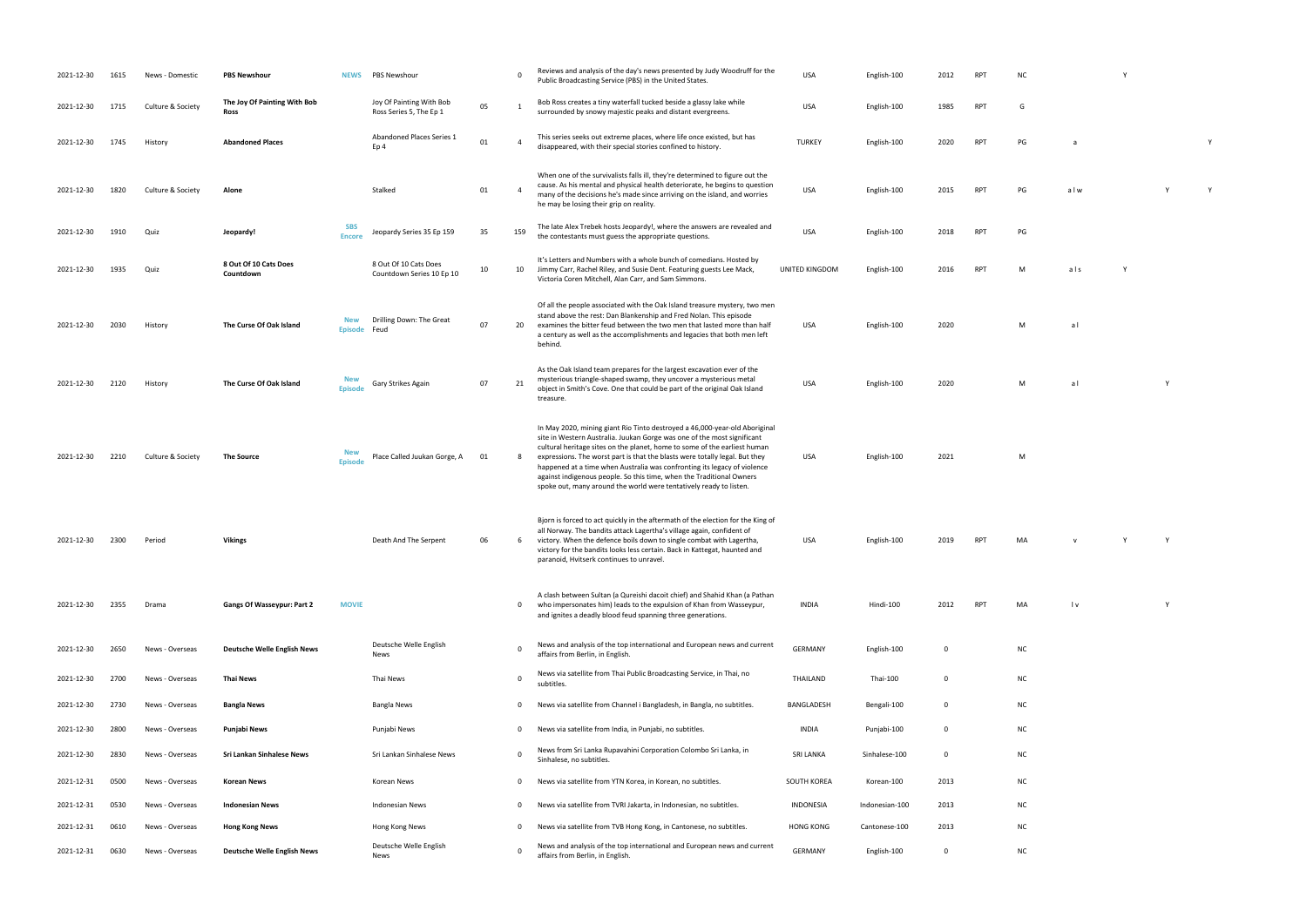| 2021-12-31 | 0700 | News - Overseas   | <b>Russian News</b>                                     |                             | <b>Russian News</b>                                                    |      | 0              | News via satellite from NTV Moscow, in Russian, no subtitles.                                                                                                                                                                                                                                                                                                                                                    | <b>RUSSIA</b>                    | Russian-100    | 2013        |            | <b>NC</b> |      |   |  |
|------------|------|-------------------|---------------------------------------------------------|-----------------------------|------------------------------------------------------------------------|------|----------------|------------------------------------------------------------------------------------------------------------------------------------------------------------------------------------------------------------------------------------------------------------------------------------------------------------------------------------------------------------------------------------------------------------------|----------------------------------|----------------|-------------|------------|-----------|------|---|--|
| 2021-12-31 | 0730 | News - Overseas   | <b>Polish News</b>                                      |                             | Polish News                                                            |      | 0              | Wydarzenia from Polsat in Warsaw via satellite, in Polish, no subtitles.                                                                                                                                                                                                                                                                                                                                         | POLAND                           | Polish-100     | 2013        |            | NC        |      |   |  |
| 2021-12-31 | 0800 | News - Overseas   | <b>Bosnian News</b>                                     |                             | <b>Bosnian News</b>                                                    |      | 0              | News via satellite from Radio-Televizija Bosne i Hercegovine, Bosnia.                                                                                                                                                                                                                                                                                                                                            | <b>BOSNIA AND</b><br>HERZEGOVINA | Bosnian-100    | $\Omega$    |            | <b>NC</b> |      |   |  |
| 2021-12-31 | 0830 | News - Overseas   | <b>Macedonian News</b>                                  |                             | Macedonian News                                                        |      | 0              | News via satellite from public broadcaster MRT in Skopje, in Macedonian,<br>no subtitles.                                                                                                                                                                                                                                                                                                                        | MACEDONIA                        | Macedonian-100 | 2013        |            | <b>NC</b> |      |   |  |
| 2021-12-31 | 0900 | News - Overseas   | <b>Croatian News</b>                                    |                             | <b>Croatian News</b>                                                   |      | 0              | News via satellite from HRT Croatia, in Croatian, no subtitles.                                                                                                                                                                                                                                                                                                                                                  | CROATIA                          | Croatian-100   | 2013        |            | <b>NC</b> |      |   |  |
| 2021-12-31 | 0930 | News - Overseas   | <b>Serbian News</b>                                     |                             | Serbian News                                                           |      | $\mathbf 0$    | News via satellite from Serbian Broadcasting Corporation, in Serbian, no<br>subtitles.                                                                                                                                                                                                                                                                                                                           | SERBIA                           | Serbian-100    | 2013        |            | <b>NC</b> |      |   |  |
| 2021-12-31 | 1000 | News - Overseas   | <b>Dutch News</b>                                       |                             | <b>Dutch News</b>                                                      |      | 0              | News via satellite from BVN, in Dutch, no subtitles.                                                                                                                                                                                                                                                                                                                                                             | NETHERLANDS                      | Dutch-100      | 2013        |            | <b>NC</b> |      |   |  |
| 2021-12-31 | 1030 | News - Overseas   | <b>Armenian News</b>                                    |                             | <b>Armenian News</b>                                                   |      | 0              | News via satellite from Channel H1 Armenia (Yerevan), in Armenian, no<br>subtitles.                                                                                                                                                                                                                                                                                                                              | ARMENIA                          | Armenian-100   | 2014        |            | <b>NC</b> |      |   |  |
| 2021-12-31 | 1100 | News - Overseas   | <b>NHK Japanese News</b>                                |                             | Nhk Japanese News                                                      |      | 0              | News via satellite from NHK Tokyo in Japanese, no subtitles.                                                                                                                                                                                                                                                                                                                                                     | <b>JAPAN</b>                     | Japanese-100   | 2013        |            | <b>NC</b> |      |   |  |
| 2021-12-31 | 1135 | News - Overseas   | Hindi News                                              |                             | Hindi News                                                             |      | 0              | News via satellite from NDTV India, in Hindi, no subtitles.                                                                                                                                                                                                                                                                                                                                                      | <b>INDIA</b>                     | Hindi-100      | 2013        |            | <b>NC</b> |      |   |  |
| 2021-12-31 | 1200 | Narrative         | Letterkenny                                             |                             | Letterkenny Vs Penny                                                   | 04   | 11             | Wayne and Katy compete in a penny drive. The Hockey Players are<br>nostalgic for the game.                                                                                                                                                                                                                                                                                                                       | CANADA                           | English-100    | 2018        | <b>RPT</b> | M         | als  |   |  |
| 2021-12-31 | 1230 | Narrative         | Letterkenny                                             |                             | W's Talk, Baby                                                         | 04   | 12             | Tanis tries to get the Irish back together.                                                                                                                                                                                                                                                                                                                                                                      | CANADA                           | English-100    | 2018        | <b>RPT</b> | м         | alsv |   |  |
| 2021-12-31 | 1300 | Narrative         | Letterkenny                                             |                             | In It To Win It                                                        | 04   | 13             | Daryl heads back to Quebec. The Hockey Players battle the Native team.                                                                                                                                                                                                                                                                                                                                           | CANADA                           | English-100    | 2018        | <b>RPT</b> | M         | als  | Y |  |
| 2021-12-31 | 1330 | Drama             | <b>Ebony Society</b>                                    | <b>SHORT</b>                | <b>Ebony Society</b>                                                   |      | $\Omega$       | Vinnie and his friend Jonah spend their nights on the streets of South<br>Auckland tagging and stealing. One night Vinnie has had enough. He tries<br>to break away from his overbearing friend but is drawn back in when Jonah<br>threatens and humiliates him.                                                                                                                                                 | <b>NEW ZEALAND</b>               | English-100    | 2011        | <b>RPT</b> | м         | al   |   |  |
| 2021-12-31 | 1345 | Comedy            | Your Call Is Important To Us                            |                             | <b>SHORT</b> Your Call Is Important To Us                              |      | 0              | This film is a short comedy that confirms our fears about what really goes<br>on at call-centres when we're asked, 'Please hold?'.                                                                                                                                                                                                                                                                               | AUSTRALIA                        | English-100    | 2017        | <b>RPT</b> | м         | al   |   |  |
| 2021-12-31 | 1400 | Drama             | <b>Desert Dash</b>                                      | <b>SHORT</b>                | Desert Dash                                                            |      | $\mathbf{0}$   | On the outskirts of Australia, Opals are now the currency for survival in the<br>game of Desert Dash. When a feisty heroine gets the opportunity to 'level<br>up' there is no choice but to win. Game On.                                                                                                                                                                                                        | AUSTRALIA                        | English-100    | 2018        | <b>RPT</b> | M         | d l  |   |  |
| 2021-12-31 | 1415 | Gymnastics        | <b>Rhythmic Gymnastics World Cup</b><br><b>Bulgaria</b> | <b>SPORT</b>                | Gymnastics: Rhythmic<br><b>Gymnastics World Cup</b><br>Series, Belarus | 2020 | 19             | Coverage of the Rhythmic Gymnastics World Cup Series, Bulgaria.<br>International Gymnastics 2021.                                                                                                                                                                                                                                                                                                                |                                  |                | 2020        | <b>RPT</b> | <b>NC</b> |      |   |  |
| 2021-12-31 | 1550 | News - Overseas   | <b>ABC America: World News</b><br><b>Tonight</b>        | <b>NEWS</b>                 | Abc America: World News<br>Tonight With David Muir                     |      | 0              | America's number one network news bulletin with anchors David Muir<br>weekdays, Whit Johnson Saturday edition, and Linsey Davis Sunday<br>edition.                                                                                                                                                                                                                                                               | USA                              | English-100    | $\mathbf 0$ |            | <b>NC</b> |      |   |  |
| 2021-12-31 | 1615 | News - Domestic   | <b>PBS Newshour</b>                                     | <b>NEWS</b>                 | PBS Newshour                                                           |      | 0              | Reviews and analysis of the day's news presented by Judy Woodruff for the<br>Public Broadcasting Service (PBS) in the United States.                                                                                                                                                                                                                                                                             | <b>USA</b>                       | English-100    | 2012        | <b>RPT</b> | <b>NC</b> |      |   |  |
| 2021-12-31 | 1715 | Culture & Society | The Joy Of Painting With Bob<br>Ross                    |                             | Joy Of Painting With Bob<br>Ross Series 5, The Ep 2                    | 05   | $\overline{2}$ | Crisp blue sky and lake embrace soft rolling hills and leafy trees - Bob Ross<br>paints the stillness of evening perfectly on black canvas.                                                                                                                                                                                                                                                                      | <b>USA</b>                       | English-100    | 1985        | <b>RPT</b> | G         |      |   |  |
| 2021-12-31 | 1745 | History           | <b>Abandoned Places</b>                                 |                             | Abandoned Places Series 1<br>Ep <sub>5</sub>                           | 01   | 5              | This series seeks out extreme places, where life once existed, but has<br>disappeared, with their special stories confined to history.                                                                                                                                                                                                                                                                           | <b>TURKEY</b>                    | English-100    | 2020        | <b>RPT</b> | PG        | a    |   |  |
| 2021-12-31 | 1820 | Culture & Society | Alone                                                   |                             | Winds Of Hell                                                          | 01   | -5             | A sudden storm disrupts the sense of calm for the remaining survivalists on<br>the Island. As they prepare to take shelter, the men must deal with frayed<br>nerves and the continued assault on their structures. Meanwhile, all men<br>show signs of cracking. One survivalist puts his bush-craft skills to the<br>ultimate test by building a watercraft and taking to the choppy seas in<br>search of food. | <b>USA</b>                       | English-100    | 2015        | <b>RPT</b> | PG        | alw  |   |  |
| 2021-12-31 | 1910 | Quiz              | Jeopardy!                                               | <b>SBS</b><br><b>Encore</b> | Jeopardy Series 35 Ep 160                                              | 35   | 160            | The late Alex Trebek hosts Jeopardy!, where the answers are revealed and<br>the contestants must guess the appropriate questions.                                                                                                                                                                                                                                                                                | <b>USA</b>                       | English-100    | 2018        | <b>RPT</b> | PG        |      |   |  |

|     | $\sf NC$      |                  |   |   |   |
|-----|---------------|------------------|---|---|---|
|     | $\sf NC$      |                  |   |   |   |
|     | ${\sf NC}$    |                  |   |   |   |
|     | $\sf NC$      |                  |   |   |   |
|     | $\sf NC$      |                  |   |   |   |
|     | $\sf NC$      |                  |   |   |   |
|     | ${\sf NC}$    |                  |   |   |   |
|     | ${\sf NC}$    |                  |   |   |   |
|     | $\sf NC$      |                  |   |   |   |
|     | $\sf NC$      |                  |   |   |   |
| RPT | ${\sf M}$     | a <sub>l</sub> s | Y |   |   |
| RPT | ${\sf M}$     | alsv             | Υ |   |   |
| RPT | ${\sf M}$     | a <sub>l</sub> s | Y | Υ |   |
| RPT | ${\sf M}$     | $a \mid$         | Y |   |   |
| RPT | ${\sf M}$     | a <sub>l</sub>   | Y |   |   |
| RPT | M             | $d \mid$         | Y |   |   |
| RPT | NC            |                  | Υ |   |   |
|     | $\sf NC$      |                  | Υ |   |   |
| RPT | ${\sf NC}$    |                  | Υ |   |   |
| RPT | G             |                  |   |   |   |
| RPT | $\mathsf{PG}$ | $\mathsf a$      |   |   | Υ |

PH PG a l w Y Y Y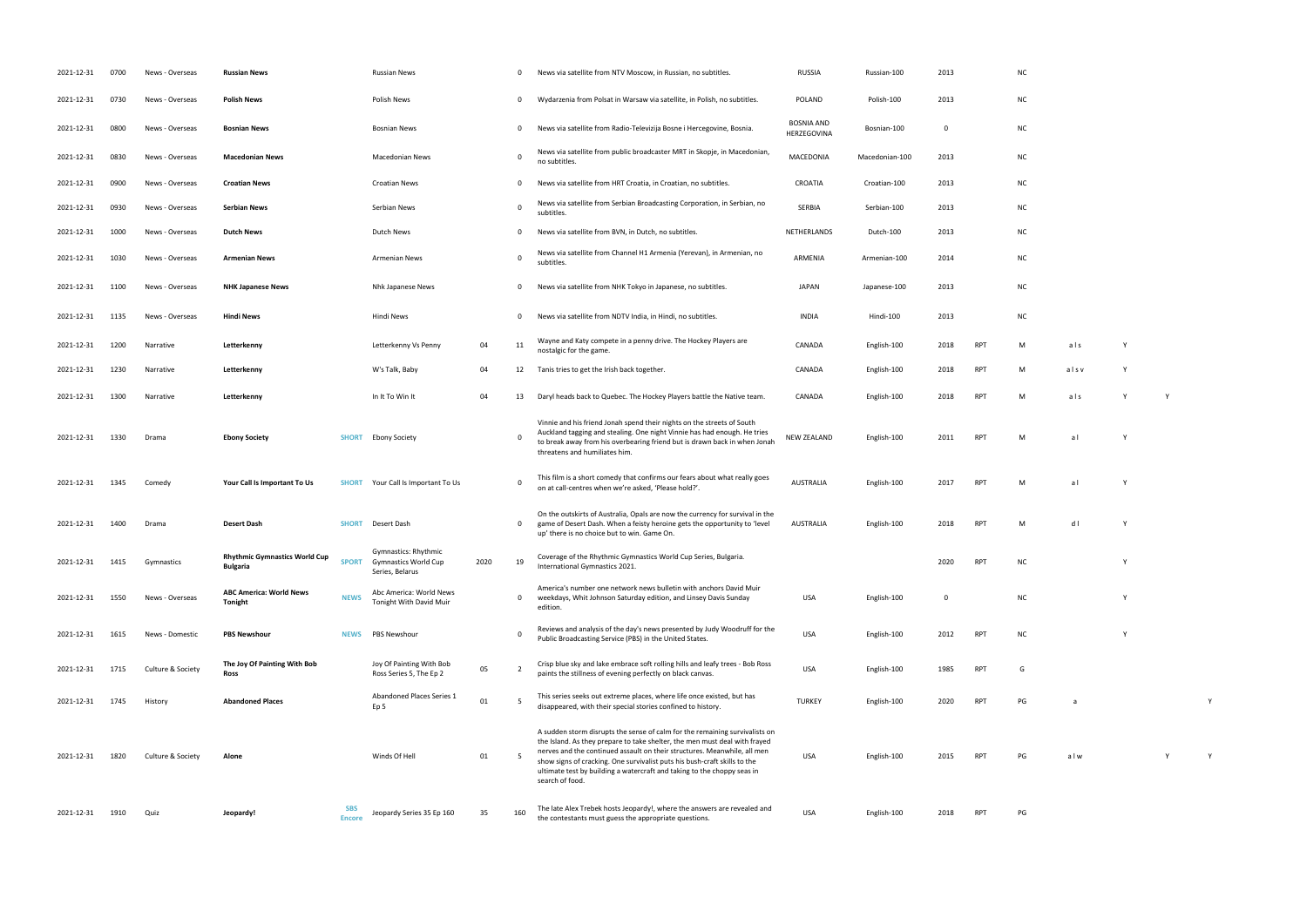| 2021-12-31 | 1935 | Quiz              | 8 Out Of 10 Cats Does<br>Countdown          | 8 Out Of 10 Cats Does<br>Countdown Series 10 Ep 11 | 10 | 11           | It's Letters and Numbers with a whole bunch of comedians. Hosted by<br>Jimmy Carr, Rachel Riley, and Susie Dent. Featuring guests Johnny Vegas,<br>Rhod Gilbert, Joe Wilkinson, Roisin Conaty, and Tom Allen.                                                                                                                                                                       | <b>UNITED KINGDOM</b> | English-100    | 2019        | <b>RPT</b> | м         | als            |   |   |
|------------|------|-------------------|---------------------------------------------|----------------------------------------------------|----|--------------|-------------------------------------------------------------------------------------------------------------------------------------------------------------------------------------------------------------------------------------------------------------------------------------------------------------------------------------------------------------------------------------|-----------------------|----------------|-------------|------------|-----------|----------------|---|---|
| 2021-12-31 | 2030 | Culture & Society | New<br>Hoarders<br><b>Episode</b>           | Kathleen / Scott                                   | 06 | $\mathbf{3}$ | Kathleen's daughter Kristen is going to kick her mother out of her home if<br>she doesn't seek help for her hoarding. Meanwhile, Scott must learn to<br>address his hoarding or his family could lose everything.                                                                                                                                                                   | USA                   | English-100    | 2012        |            | M         |                |   | Y |
| 2021-12-31 | 2120 | Quiz              | <b>Taskmaster: Champion Of</b><br>Champions | Taskmaster Champion Of<br>Champions Series 1 Ep 2  | 01 | 2            | The comics pull out all the stops to earn the points they so desperately<br>need to take them to the top. Plus, the whole festive extravaganza is<br>devoid of any Christmas references for maximum repeat mileage.                                                                                                                                                                 | UNITED KINGDOM        | English-100    | 2017        | <b>RPT</b> | M         | $\mathsf{I}$ s |   |   |
| 2021-12-31 | 2215 | Quiz              | The Big Fat Quiz Of Everything              | Big Fat Quiz Of Everything                         |    | $\mathbf 0$  | Question master Jimmy Carr is joined by a panel of celebrity guests<br>including Rob Beckett, Roisin Conaty, Nish Kumar, Katherine Ryan, Oti<br>Mabuse, and Rob Brydon, as they go head to head to see who knows the<br>most, about everything.                                                                                                                                     | UNITED KINGDOM        | English-100    | 2020        | <b>RPT</b> | M         | als            |   |   |
| 2021-12-31 | 2400 | Quiz              | If You Are The One                          | Perfect Match Series 11 Ep<br>30                   | 11 | 30           | With a viewing audience of up to 50 million per episode, this popular<br>Chinese dating show is a cultural phenomenon. A lone male suitor has to<br>impress a panel of 24 single women, who can then register their interest or<br>disinterest in the man through the use of their podium lights. Popular host<br>Meng Fei oversees the action in front of a large studio audience. | <b>CHINA</b>          | Mandarin-100   | 2019        | <b>RPT</b> | PG        |                |   |   |
| 2021-12-31 | 2505 | Quiz              | If You Are The One                          | Perfect Match Series 11 Ep<br>31                   | 11 | 31           | With a viewing audience of up to 50 million per episode, this popular<br>Chinese dating show is a cultural phenomenon. A lone male suitor has to<br>impress a panel of 24 single women, who can then register their interest or<br>disinterest in the man through the use of their podium lights. Popular host<br>Meng Fei oversees the action in front of a large studio audience. | <b>CHINA</b>          | Mandarin-100   | 2019        | <b>RPT</b> | PG        |                |   |   |
| 2021-12-31 | 2605 | Narrative         | Letterkenny                                 | Valentimes Day                                     | 04 | 14           | The Matchmaker returns to Letterkenny to host a speed dating event.                                                                                                                                                                                                                                                                                                                 | CANADA                | English-100    | 2018        | RPT        | MA        |                | Y |   |
| 2021-12-31 | 2635 | News - Overseas   | <b>NHK World English News</b>               | Nhk World English News                             |    | 0            | News and information on Japan's politics, business, culture, entertainment<br>and more, in English.                                                                                                                                                                                                                                                                                 | <b>JAPAN</b>          | English-100    | 0           |            | <b>NC</b> |                |   |   |
| 2021-12-31 | 2700 | News - Overseas   | Thai News                                   | Thai News                                          |    | 0            | News via satellite from Thai Public Broadcasting Service, in Thai, no<br>subtitles.                                                                                                                                                                                                                                                                                                 | THAILAND              | Thai-100       | 0           |            | <b>NC</b> |                |   |   |
| 2021-12-31 | 2730 | News - Overseas   | <b>Bangla News</b>                          | <b>Bangla News</b>                                 |    | 0            | News via satellite from Channel i Bangladesh, in Bangla, no subtitles.                                                                                                                                                                                                                                                                                                              | BANGLADESH            | Bengali-100    | 0           |            | <b>NC</b> |                |   |   |
| 2021-12-31 | 2800 | News - Overseas   | Punjabi News                                | Punjabi News                                       |    | 0            | News via satellite from India, in Punjabi, no subtitles.                                                                                                                                                                                                                                                                                                                            | INDIA                 | Punjabi-100    | $\Omega$    |            | <b>NC</b> |                |   |   |
| 2021-12-31 | 2830 | News - Overseas   | Sri Lankan Sinhalese News                   | Sri Lankan Sinhalese News                          |    | 0            | News from Sri Lanka Rupavahini Corporation Colombo Sri Lanka, in<br>Sinhalese, no subtitles.                                                                                                                                                                                                                                                                                        | <b>SRI LANKA</b>      | Sinhalese-100  |             |            | ΝC        |                |   |   |
| 2022-01-01 | 0500 | News - Overseas   | <b>Korean News</b>                          | Korean News                                        |    | $\mathbf{0}$ | News via satellite from YTN Korea, in Korean, no subtitles.                                                                                                                                                                                                                                                                                                                         | SOUTH KOREA           | Korean-100     | 2013        |            | <b>NC</b> |                |   |   |
| 2022-01-01 | 0530 | News - Overseas   | <b>Indonesian News</b>                      | <b>Indonesian News</b>                             |    | $\mathbf{0}$ | News via satellite from TVRI Jakarta, in Indonesian, no subtitles.                                                                                                                                                                                                                                                                                                                  | INDONESIA             | Indonesian-100 | 2013        |            | <b>NC</b> |                |   |   |
| 2022-01-01 | 0610 | News - Overseas   | <b>Hong Kong News</b>                       | Hong Kong News                                     |    | $\mathbf{0}$ | News via satellite from TVB Hong Kong, in Cantonese, no subtitles.                                                                                                                                                                                                                                                                                                                  | <b>HONG KONG</b>      | Cantonese-100  | 2013        |            | <b>NC</b> |                |   |   |
| 2022-01-01 | 0630 | News - Overseas   | <b>Deutsche Welle English News</b>          | Deutsche Welle English<br>News                     |    | 0            | News and analysis of the top international and European news and current<br>affairs from Berlin, in English.                                                                                                                                                                                                                                                                        | <b>GERMANY</b>        | English-100    | 0           |            | <b>NC</b> |                |   |   |
| 2022-01-01 | 0700 | News - Overseas   | <b>Russian News</b>                         | <b>Russian News</b>                                |    | $\mathbf{0}$ | News via satellite from NTV Moscow, in Russian, no subtitles.                                                                                                                                                                                                                                                                                                                       | RUSSIA                | Russian-100    | 2013        |            | <b>NC</b> |                |   |   |
| 2022-01-01 | 0730 | News - Overseas   | <b>Polish News</b>                          | Polish News                                        |    | $\mathbf{0}$ | Wydarzenia from Polsat in Warsaw via satellite, in Polish, no subtitles.                                                                                                                                                                                                                                                                                                            | POLAND                | Polish-100     | 2013        |            | <b>NC</b> |                |   |   |
| 2022-01-01 | 0800 | News - Overseas   | <b>Romanian News</b>                        | <b>Romanian News</b>                               |    | $\mathbf{0}$ | News via satellite from TVRI Bucharest Romania, in Romanian, no subtitles.                                                                                                                                                                                                                                                                                                          | <b>ROMANIA</b>        | Romanian-100   | $\mathbf 0$ |            | <b>NC</b> |                |   |   |
| 2022-01-01 | 0830 | News - Overseas   | <b>Macedonian News</b>                      | <b>Macedonian News</b>                             |    | 0            | News via satellite from public broadcaster MRT in Skopje, in Macedonian,<br>no subtitles.                                                                                                                                                                                                                                                                                           | MACEDONIA             | Macedonian-100 | 2013        |            | <b>NC</b> |                |   |   |
| 2022-01-01 | 0900 | News - Overseas   | <b>Croatian News</b>                        | <b>Croatian News</b>                               |    | 0            | News via satellite from HRT Croatia, in Croatian, no subtitles.                                                                                                                                                                                                                                                                                                                     | CROATIA               | Croatian-100   | 2013        |            | <b>NC</b> |                |   |   |
| 2022-01-01 | 0930 | News - Overseas   | Serbian News                                | Serbian News                                       |    | 0            | News via satellite from Serbian Broadcasting Corporation, in Serbian, no<br>subtitles.                                                                                                                                                                                                                                                                                              | SERBIA                | Serbian-100    | 2013        |            | <b>NC</b> |                |   |   |

| M | als | ٧ |
|---|-----|---|
|   |     |   |

- $\mathsf{M}$  Benedicted and  $\mathsf{M}$  and  $\mathsf{M}$  and  $\mathsf{M}$  and  $\mathsf{M}$  and  $\mathsf{M}$  and  $\mathsf{M}$  and  $\mathsf{M}$  and  $\mathsf{M}$  and  $\mathsf{M}$  and  $\mathsf{M}$  and  $\mathsf{M}$  and  $\mathsf{M}$  and  $\mathsf{M}$  and  $\mathsf{M}$  and  $\mathsf{M}$  and  $\$
- UNITED KINGDOM English-100 2017 RPT M l s Y Y
- 2020 RPT M als Y
	-
- andarin-100 2019 RPT PG Y
	-
	- -100 2019 RPT PG a Y
		-
		-
		-
		-
		-
		-
		-
		-
		-
		-
		-
		-
		-
		-
- 
- 
- 
- 
- 
- 
- 
- 
- 
- 
- 
- 
- 
- 
- 
- -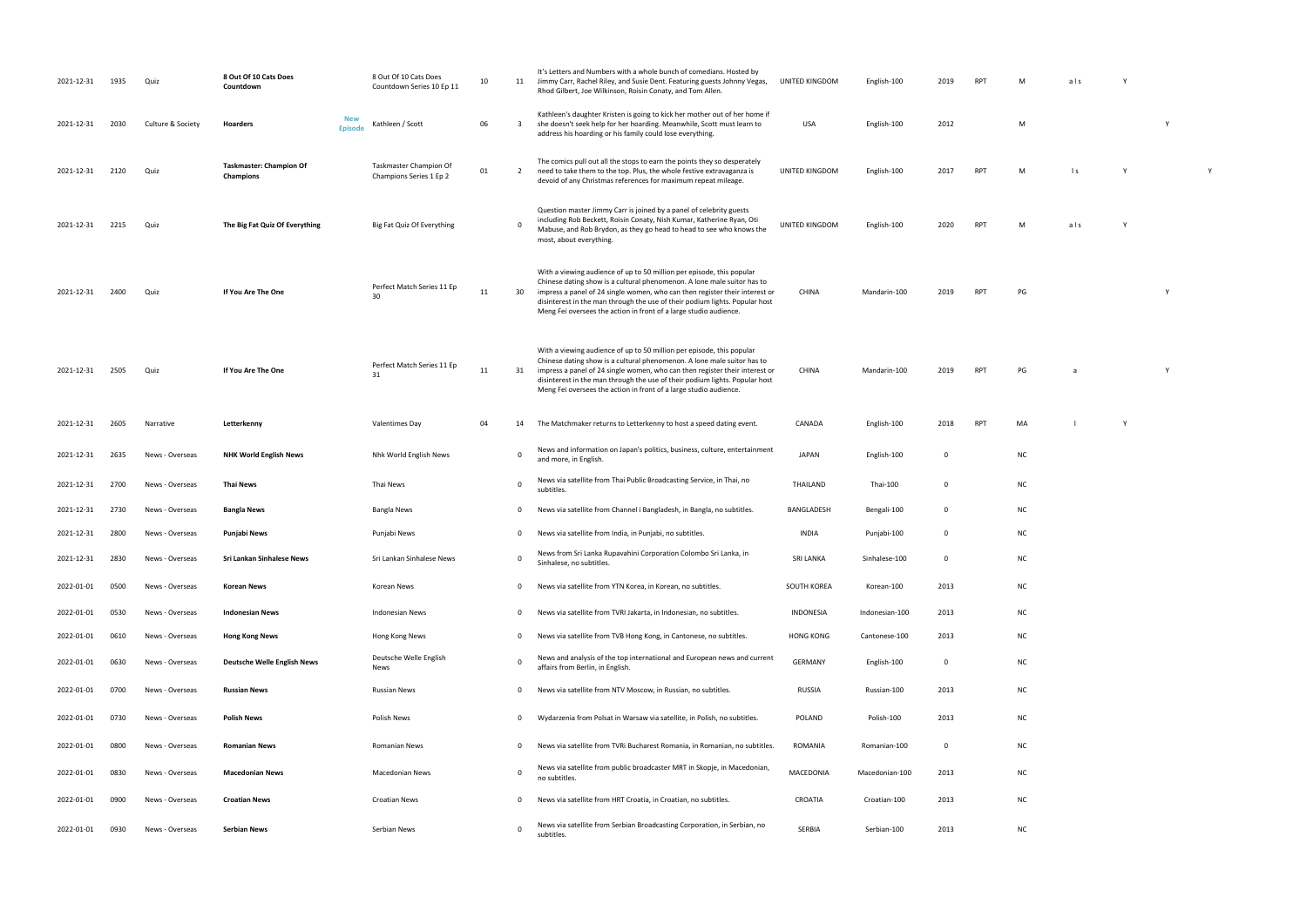- 
- 
- 
- 
- CANADA English-100 2016 RPT M l Y
- NEW THE GALAND GRAPH COMPONENT COMPONENT COMPONENT COMPONENT COMPONENT COMPONENT COMPONENT COMPONENT COMPONENT COMPONENT COMPONENT COMPONENT COMPONENT COMPONENT COMPONENT COMPONENT COMPONENT COMPONENT COMPONENT COMPONENT C
- NC Y
- PUBLIC BROADCASTING STATES. USA ENGLISH-100 2012 RPT NC Y
	-
- PG a X<sup>2</sup> a X<sup>2</sup>
	-
- RPT PG ad Y
- Meanwhile, Charles and Terry work to get to get to get to get to get to get the business. USA English-100 2019 RPT PG Y
- 2022-01-01 2005 Narrative **Brooklyn Nine-Nine** Lights Out 07 13 The entire squad is on high alert when a massive blackout hits Brooklyn. USA English-100 2019 RPT PG a v Y
	-
- MA
	-
- with a deadle reptilian monoster. USA English-100 2000 PM h v Y Y Y 2000 PM h v Y Y 2000 PM h v Y 2000 PM h v Y 2000 PM h v Y 2000 PM h v Y 2000 PM h v Y 2000 PM h v Y 2000 PM h v Y 2000 PM h v Y 2000 PM h v Y 2000 PM h v arch - then the then targets Scully. USA English-100 2000 RPT MA h v Y Y Y 2000 B
- PT MA h v Y
- RPT M h v Y
- 
- 
- 
- 
- 
- 
- 
- 
- 
- 
- 

| 2022-01-01 | 1000 | News - Overseas         | <b>Dutch News</b>                                                     | Dutch News                                         |    | 0            | News via satellite from BVN, in Dutch, no subtitles.                                                                                                                                                                                                                                                                                                                                                                                                                                                                                                                                                                                                                                                                                        | NETHERLANDS      | Dutch-100     | 2013        |            | N0             |
|------------|------|-------------------------|-----------------------------------------------------------------------|----------------------------------------------------|----|--------------|---------------------------------------------------------------------------------------------------------------------------------------------------------------------------------------------------------------------------------------------------------------------------------------------------------------------------------------------------------------------------------------------------------------------------------------------------------------------------------------------------------------------------------------------------------------------------------------------------------------------------------------------------------------------------------------------------------------------------------------------|------------------|---------------|-------------|------------|----------------|
| 2022-01-01 | 1030 | News - Overseas         | <b>Hungarian News</b>                                                 | <b>Hungarian News</b>                              |    | 0            | News via satellite from Duna TV (DTV) Budapest, in Hungarian, no subtitles.                                                                                                                                                                                                                                                                                                                                                                                                                                                                                                                                                                                                                                                                 | <b>HUNGARY</b>   | Hungarian-100 | 2013        |            | N0             |
| 2022-01-01 | 1100 | News - Overseas         | <b>NHK Japanese News</b>                                              | Nhk Japanese News                                  |    | $\mathbf{0}$ | News via satellite from NHK Tokyo in Japanese, no subtitles.                                                                                                                                                                                                                                                                                                                                                                                                                                                                                                                                                                                                                                                                                | JAPAN            | Japanese-100  | 2013        |            | N0             |
| 2022-01-01 | 1135 | News - Overseas         | <b>Hindi News</b>                                                     | Hindi News                                         |    | $\mathbf 0$  | News via satellite from NDTV India, in Hindi, no subtitles.                                                                                                                                                                                                                                                                                                                                                                                                                                                                                                                                                                                                                                                                                 | <b>INDIA</b>     | Hindi-100     | 2013        |            | N0             |
| 2022-01-01 | 1200 | Culture & Society       | Anticosti Island                                                      | Anticosti Island                                   | 00 | 6            | We travel to Quebec to spend time with locals and find out how promises<br>of gas and glory are affecting the tiny, hunting-based community of<br>Anticosti Island.                                                                                                                                                                                                                                                                                                                                                                                                                                                                                                                                                                         | CANADA           | English-100   | 2016        | <b>RPT</b> | M              |
| 2022-01-01 | 1230 | Culture & Society       | North To South: The Full Journey                                      | North To South Series 1 Ep 1                       | 01 | 1            | A spectacular overland route from Auckland on New Zealand's north<br>island, down to the south by way of multiple forms of transport including<br>railways, sailing and driving. The city gives way to rolling pastures, volcanic<br>extremes, tranquil waterways, the rough Otago high country and grandeur<br>of the Southern Alps and Milford Sound.                                                                                                                                                                                                                                                                                                                                                                                     | NEW ZEALAND      | English-100   | 2018        | <b>RPT</b> | G              |
| 2022-01-01 | 1535 | News - Overseas         | <b>ABC America: World News</b><br><b>NEWS</b><br>Tonight              | Abc America: World News<br>Tonight With David Muir |    | $\mathbf 0$  | America's number one network news bulletin with anchors David Muir<br>weekdays, Whit Johnson Saturday edition, and Linsey Davis Sunday<br>edition.                                                                                                                                                                                                                                                                                                                                                                                                                                                                                                                                                                                          | USA              | English-100   | $\mathbf 0$ |            | N0             |
| 2022-01-01 | 1600 | News - Domestic         | <b>PBS Newshour</b><br><b>NEWS</b>                                    | <b>PBS Newshour</b>                                |    | $\Omega$     | Reviews and analysis of the day's news presented by Judy Woodruff for the<br>Public Broadcasting Service (PBS) in the United States.                                                                                                                                                                                                                                                                                                                                                                                                                                                                                                                                                                                                        | <b>USA</b>       | English-100   | 2012        | <b>RPT</b> | N <sub>C</sub> |
| 2022-01-01 | 1700 | <b>Action Adventure</b> | Alpha<br><b>MOVIE</b>                                                 |                                                    |    | 0            | An epic adventure set in the last European Ice Age 20,000 years ago. While<br>on his first hunt with his tribe's most elite group, a young man is injured<br>and left for dead. Awakening to find himself broken and alone - he must<br>learn to survive and navigate the harsh and unforgiving wilderness.<br>Reluctantly taming a lone wolf abandoned by its pack, the pair learn to rely<br>on each other and become unlikely allies, enduring countless dangers in<br>order to find their way home before the deadly winter arrives.                                                                                                                                                                                                    | USA              | English-100   | 2018        | <b>RPT</b> | PG             |
| 2022-01-01 | 1845 | Culture & Society       | The Story Of The Songs                                                | <b>Whitney Houston</b>                             | 01 | -4           | We delve into the three tracks that cemented Whitney Houston as an<br>indisputable music icon who redefined and changed pop music forever. We<br>hear from the producers, songwriters, back-up singers, session musicians,<br>choreographers, journalists, and industry experts who witnessed it all.<br>Whitney burst onto the mainstream scene in 1987 with up-tempo pop<br>smash hit 'I Wanna Dance With Somebody'.                                                                                                                                                                                                                                                                                                                      | UNITED KINGDOM   | English-100   | 2020        | RPT        | PG             |
| 2022-01-01 | 1940 | Narrative               | <b>Brooklyn Nine-Nine</b>                                             | Ransom                                             | 07 | 12           | Holt asks for Jake's help in a case that is exceptionally meaningful to him.<br>Meanwhile, Charles and Terry work together on a side business.                                                                                                                                                                                                                                                                                                                                                                                                                                                                                                                                                                                              | <b>USA</b>       | English-100   | 2019        | RPT        | PG             |
| 2022-01-01 | 2005 | Narrative               | <b>Brooklyn Nine-Nine</b>                                             | Lights Out                                         | 07 | 13           | The entire squad is on high alert when a massive blackout hits Brooklyn.                                                                                                                                                                                                                                                                                                                                                                                                                                                                                                                                                                                                                                                                    | <b>USA</b>       | English-100   | 2019        | <b>RPT</b> | PG             |
| 2022-01-01 | 2030 | Variety                 | The Last Year Of Television 2021<br><b>Premiere</b><br><b>Special</b> | Last Year Of Television 2021<br>Special, The       |    |              | At this point, we've all lost the concept of time. Lucky then that we have<br>Mitch McTaggart to once again remind us of the year that was in the one-<br>off special The Last Year of Television 2021. As we head into 2022, let's<br>look through the rear-view at 2021 the year that followed 2020 or were<br>they both just one big year? From January to December - the good, the bad<br>and the cringe, this delightfully cynical romp through everything that<br>happened on Australian television will make you think twice and will have<br>you laughing out loud. Nothing is off limits in this sharp year-in-review. Say<br>farewell to 2021 in style. If it happened on Australian television this year,<br>you'll see it here. | <b>AUSTRALIA</b> | English-100   | 2021        |            | M              |
| 2022-01-01 | 2130 | Thriller                | The X-Files                                                           | Alone                                              | 08 | 19           | Mulder searches for Doggett and his new partner after they are trapped<br>with a deadly reptilian monster.                                                                                                                                                                                                                                                                                                                                                                                                                                                                                                                                                                                                                                  | <b>USA</b>       | English-100   | 2000        | <b>RPT</b> | M              |
| 2022-01-01 | 2220 | Thriller                | The X-Files                                                           | Essence                                            | 08 | 20           | A seemingly-unstoppable Billy Miles begins killing scientists performing<br>genetic research - then targets Scully.                                                                                                                                                                                                                                                                                                                                                                                                                                                                                                                                                                                                                         | <b>USA</b>       | English-100   | 2000        | <b>RPT</b> | M              |
| 2022-01-01 | 2310 | Thriller                | The X-Files                                                           | Existence                                          | 08 | 21           | Mulder searches for answers when a connection is made between Billy<br>Miles and members of the FBI. Meanwhile, Scully and Reyes find refuge in<br>a remote location as Scully prepares to give birth.                                                                                                                                                                                                                                                                                                                                                                                                                                                                                                                                      | USA              | English-100   | 2000        | <b>RPT</b> | M              |
| 2022-01-01 | 2400 | Thriller                | The X-Files                                                           | Nothing Important<br>Happened Today Part 1         | 09 | 1            | A surveillance tape threatens to derail Doggett's investigation of Deputy<br>Director Kersh - a beautiful woman with the ability to remain submerged<br>underwater infiltrates the FBI. Meanwhile, Mulder disappears.                                                                                                                                                                                                                                                                                                                                                                                                                                                                                                                       | USA              | English-100   | 2001        | <b>RPT</b> | M              |